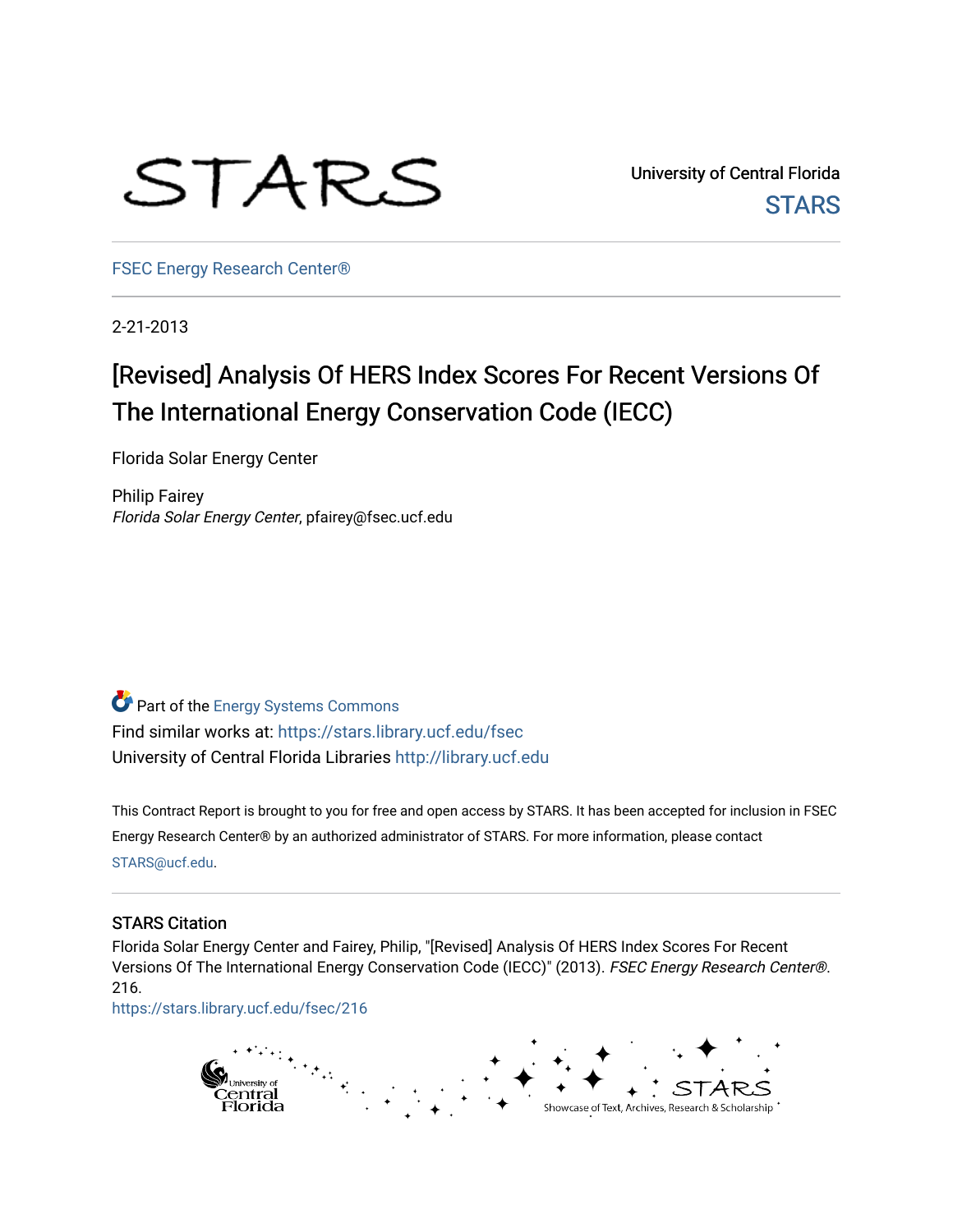

**FLORIDA SOLAR ENERGY CENTER'** Creating Energy Independence

# **Analysis of HERS Index Scores for Recent Versions of the International Energy Conservation Code (IECC)**

FSEC-CR-1941-13

*Final Report* January 11, 2013 Revised February 21, 2013

#### **Submitted to**

Residential Energy Services Network, Inc. P.O. Box 4561 Oceanside, CA 92052-4561 UCF Project No. 20128255

# **Author**

Philip Fairey

Copyright © 2013 Florida Solar Energy Center/University of Central Florida All rights reserved.

> 1679 Clearlake Road Cocoa, Florida 32922, USA  $(321)$  638-1000

www.floridaenergycenter.org



A Research Institute of the University of Central Florida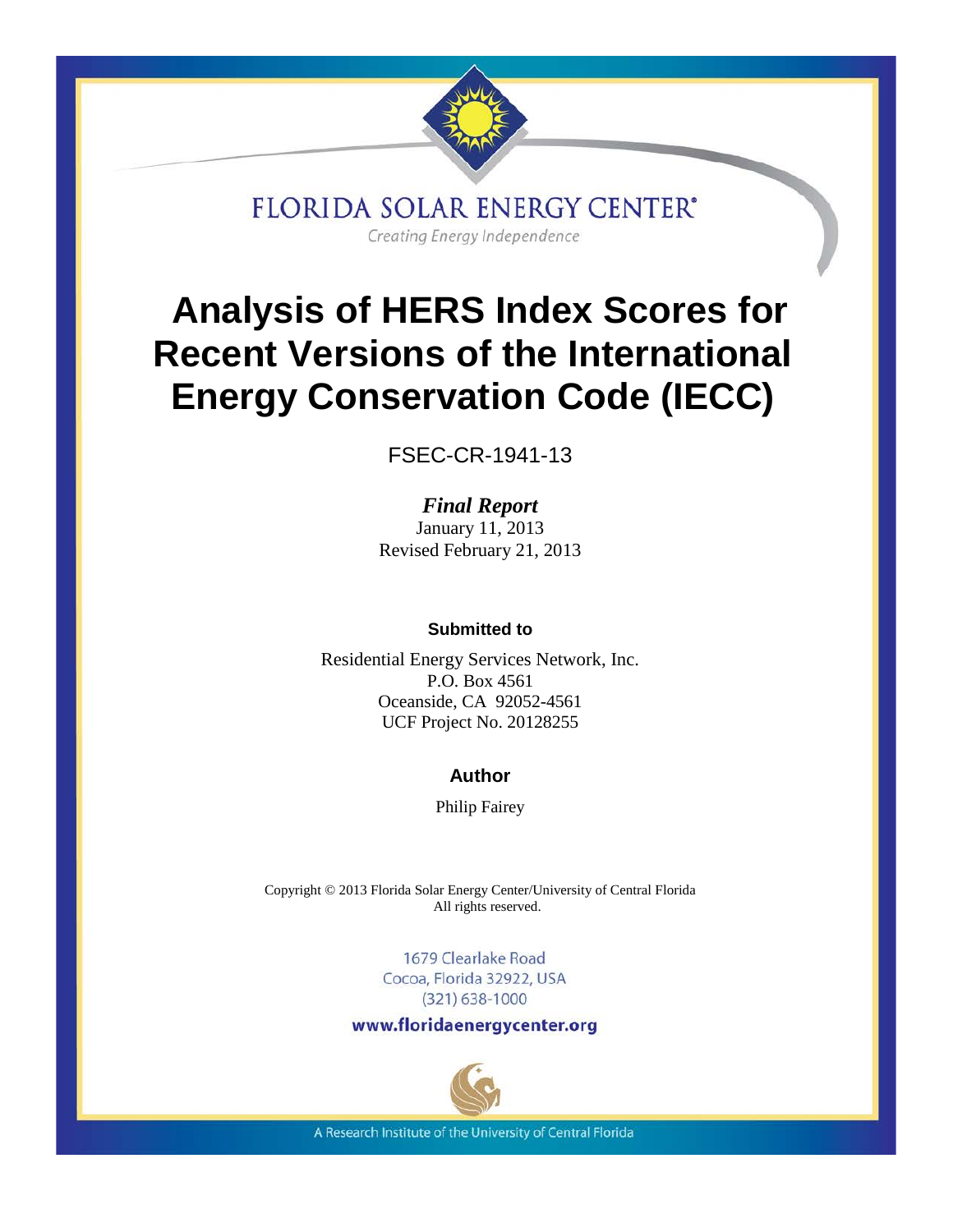# **Analysis of HERS Index Scores for Recent Versions of the International Energy Conservation Code (IECC)**

Philip Fairey Florida Solar Energy Center January 11, 2013 Revised February 21, 2013

#### **Background**

The Residential Energy Services Network (RESNET) contracted the Florida Solar Energy Center (FSEC) to conduct simulation analysis of homes configured to recent versions of the International Energy Conservation Code (IECC) to determine HERS Index Scores for typical residences across representative U.S. climates. EnergyGauge® USA (v.2.8.05), a RESNET-accredited HERS software tool, was used to conduct the simulation analysis.

The original study was published January 11, 2013, and three days later, on January 14, 2013, the U.S. Department of Energy (DOE) vacated its Final Rule on gas furnace efficiency. Vacation of the gas furnace efficiency Rule caused the energy estimates based on that rule to be inaccurate. The analysis has been revised to include an additional set of simulations and analysis that excludes the furnace efficiencies previously scheduled to become effective May 2013. The results and findings have been revised accordingly.

# **Abstract**

The EnergyGauge HERS software tool was used to examine the IECC *Standard Reference Design* (IECC SRD) configuration for one-story 2000 ft<sup>2</sup> and two-story 2,400  $\text{ft}^2$  single-family homes in sixteen representative U.S. cities. IECC SRD homes were configured for the 2006 IECC, the 2009 IECC and the 2012 IECC. Two additional set of analysis were conducted – both using the 2012 IECC SRD with enhanced equipment: 1) with equipment configured to meet the 2015 National Appliance Energy Conservation Act (NAECA) equipment requirements and 2) with equipment that is on the cusp of significant market penetration with efficiencies greater than the 2015 standard.

HERS simulations for each home were conducted for both a *best case* home orientation and a *worst case* home orientation. For the overall *best-case* configuration (2-story home with north-south glazing orientation), results show a nationwide, climate-weighted average increase in code stringency of 13.6% between 2006 and 2009, a 19.1% increase between 2006 and 2012 and a 21.5% increase between 2006 and 2012 with 2015 NAECA equipment. Incorporating higher efficiency equipment on the cusp of significantly broader market adoption due to federal initiatives<sup>[1](#page-2-0)</sup> resulted in a nationwide climate-weighted average 35.2% savings with respect to the 2006 IECC.

<span id="page-2-0"></span><sup>&</sup>lt;sup>1</sup> For example, see [U.S. DOE Challenge Home guidelines](http://www1.eere.energy.gov/buildings/residential/ch_guidelines.html) and [http://www.energystar.gov/index.cfm?c=new\\_homes.hm\\_index](http://www.energystar.gov/index.cfm?c=new_homes.hm_index)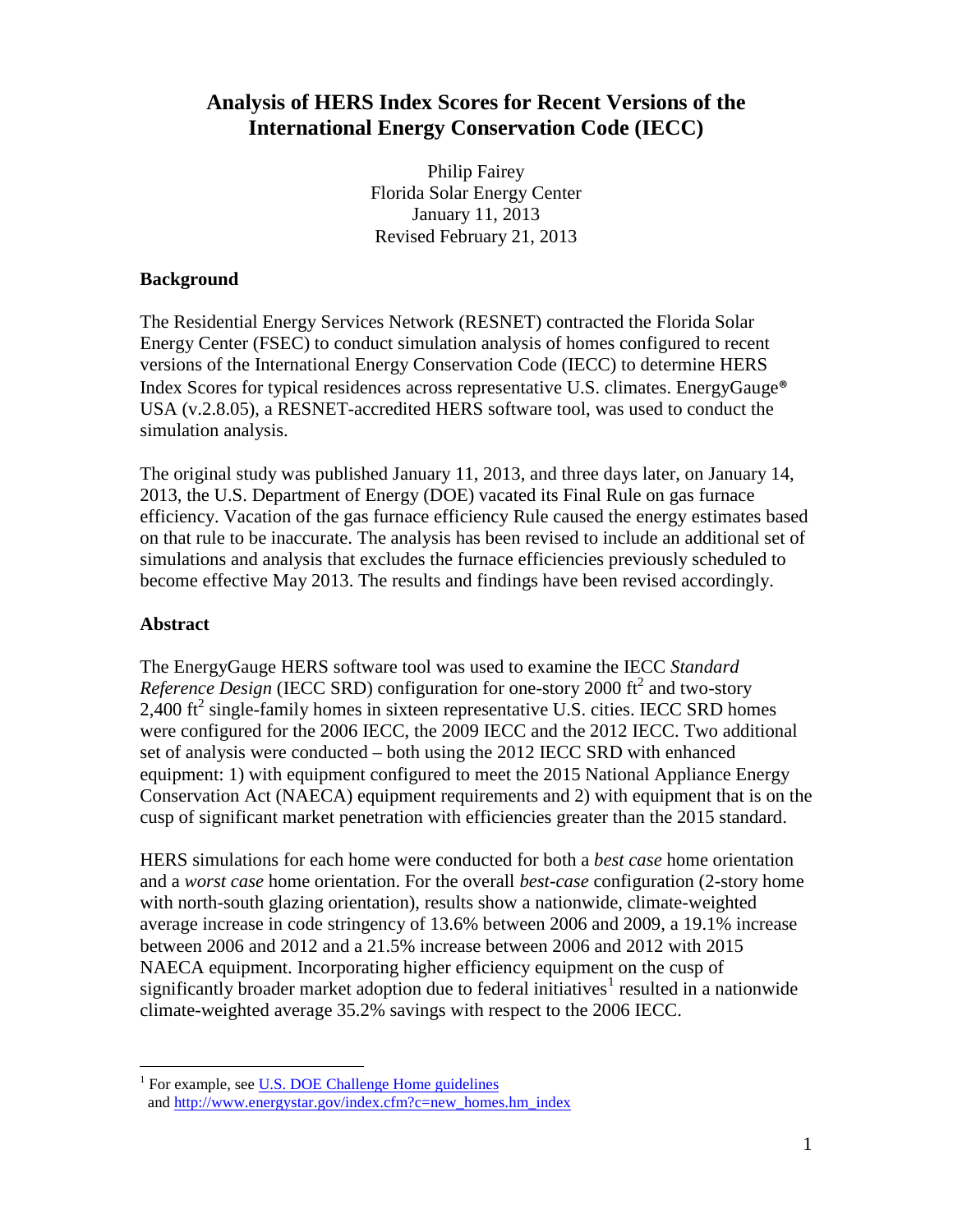#### **Methodology**

One-story, 2000 ft<sup>2</sup>, 3-bedroom frame homes and two-story, 2400 ft<sup>2</sup>, 3-bedroom frame homes were configured to simulate the IECC *Standard Reference Design* in sixteen representative cities across the eight IECC climate regions of the United States. Windows were configured such that 35% of the total window area was located on the north and south faces of the home and 15% was located on the east and west faces. This allowed the simulations to examine a *best-case* orientation scenario with the front of the homes facing north and a *worst-case* scenario with the front facing east. The front of the homes also had a 20-foot adjoining garage wall. The foundation for the homes was varied by IECC climate zone with slab-on-grade foundations in zones 1 and 2, vented crawlspace foundations in zones 3 and 4 and with unconditioned basement foundations in zones 5 through 8.

Tables 1 through 8 present the characteristics for the 224 different home configurations used in the simulation analysis.

| Component                        | 1-story  | 2-Story |
|----------------------------------|----------|---------|
| 1st floor area $({\rm ft}^2)$    | 2,000    | 1,200   |
| 2nd floor area $({\rm ft}^2)$    | 0        | 1,200   |
| Total floor area $(\text{ft}^2)$ | 2,000    | 2,400   |
| Total volume $(ft^3)$            | 18,000   | 21,000  |
| $N-S$ wall length $({\rm ft})$   | 50       | 40      |
| E-W wall length (ft)             | 40       | 30      |
| 1st floor wall height (ft)       | 9        | 8       |
| Height between floors (ft)       | $\theta$ | 1.5     |
| 2nd floor wall height (ft)       | $\theta$ | 8       |
| Door area $\text{ft}^2$ )        | 40       | 40      |
| 2006 IECC SRD windows:           |          |         |
| Window/floor area (%)            | 18%      | 18%     |
| Total window area $(ft^2)$       | 360      | 432     |
| $N-S$ window fraction $(\%)$     | 35%      | 35%     |
| E-W window fraction $(\%)$       | 15%      | 15%     |
| 2009 - 2012 IECC SRD windows:    |          |         |
| Window/floor area (%)            | 15%      | 15%     |
| Total window area $(ft^2)$       | 300      | 360     |
| $N-S$ window fraction $(\%)$     | 35%      | 35%     |
| E-W window fraction $(\%)$       | 15%      | 15%     |

Table 1: *Best-Case* Home Characteristics

| racie 2. 2000 iBCC Component modiumu |             |         |         |            |         |         |          |             |  |  |  |
|--------------------------------------|-------------|---------|---------|------------|---------|---------|----------|-------------|--|--|--|
|                                      | <b>IECC</b> | Ceiling | Wall    | Found.     | Slab    | Floor   | Fen      | Fen         |  |  |  |
| <b>LOCATION</b>                      | <b>CZ</b>   | R-value | R-value | type       | R-value | R-value | U-Factor | <b>SHGC</b> |  |  |  |
| Miami, FL                            | 1A          | 30      | 13      | <b>SOG</b> | none    | n/a     | 1.20     | 0.40        |  |  |  |
| Orlando, FL                          | 2A          | 30      | 13      | SOG        | none    | n/a     | 0.75     | 0.40        |  |  |  |
| Houston, TX                          | 2A          | 30      | 13      | <b>SOG</b> | none    | n/a     | 0.75     | 0.40        |  |  |  |
| Phoenix, AZ                          | 2B          | 30      | 13      | <b>SOG</b> | none    | n/a     | 0.75     | 0.40        |  |  |  |
| Charleston, SC                       | 3A          | 30      | 13      | Crawl      | n/a     | 19      | 0.65     | 0.40        |  |  |  |
| Charlotte, NC                        | 3A          | 30      | 13      | Crawl      | n/a     | 19      | 0.65     | 0.40        |  |  |  |
| Ok. City, OK                         | 3A          | 30      | 13      | Crawl      | n/a     | 19      | 0.65     | 0.40        |  |  |  |
| Las Vegas, NV                        | 3B          | 30      | 13      | Crawl      | n/a     | 19      | 0.65     | 0.40        |  |  |  |
| Baltimore, MD                        | 4A          | 38      | 13      | Crawl      | n/a     | 19      | 0.40     | 0.40        |  |  |  |
| Kansas City, MO                      | 4A          | 38      | 13      | Crawl      | n/a     | 19      | 0.40     | 0.40        |  |  |  |

#### Table 2: 2006 IECC Component Insulation Values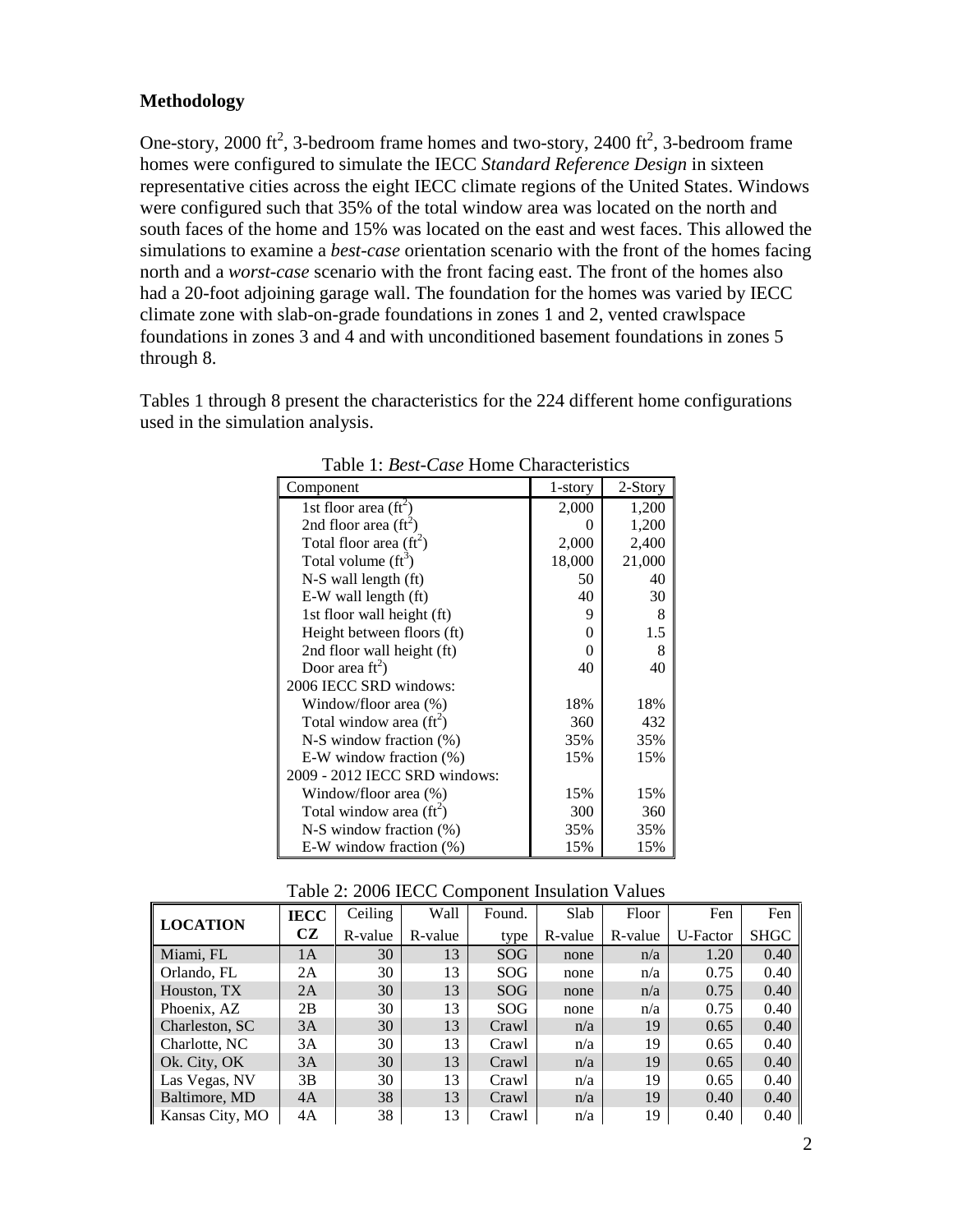| LOCATION        | <b>IECC</b> | Ceiling | Wall     | Found.        | Slab    | Floor   | Fen      | Fen         |
|-----------------|-------------|---------|----------|---------------|---------|---------|----------|-------------|
|                 | CZ          | R-value | R-value  | type          | R-value | R-value | U-Factor | <b>SHGC</b> |
| Chicago, IL     | 5A          | 38      | $13 + 5$ | <b>UCbsmt</b> | n/a     | 30      | 0.35     | 0.40        |
| Denver, CO      | 5B          | 38      | $13+5$   | <b>UCbsmt</b> | n/a     | 30      | 0.35     | 0.40        |
| Minneapolis, MN | 6A          | 49      | $13 + 5$ | <b>UCbsmt</b> | n/a     | 30      | 0.35     | 0.40        |
| Billings, MT    | 6B          | 49      | $13 + 5$ | <b>UCbsmt</b> | n/a     | 30      | 0.35     | 0.40        |
| Fargo, ND       | 7A          | 49      | 21       | <b>UCbsmt</b> | n/a     | 30      | 0.35     | 0.40        |
| Fairbanks, AK   | 8           | 49      | 21       | <b>UCbsmt</b> | n/a     | 30      | 0.35     | 0.40        |

Table 2: 2006 IECC Component Insulation Values

**Notes for Tables 2-4:**

Wall R-value:  $1^{st}$  value is cavity fill and  $2^{nd}$  value is continuous insulation

 $SOG = slab$  on grade

 $C$ rawl = crawlspace

UCbsmt = unconditioned basement

|                 | <b>IECC</b> | Ceiling | Wall     | Found.        | Slab    | Floor   | Fen      | Fen         |
|-----------------|-------------|---------|----------|---------------|---------|---------|----------|-------------|
| <b>LOCATION</b> | CZ          | R-value | R-value  | type          | R-value | R-value | U-Factor | <b>SHGC</b> |
| Miami, FL       | 1A          | 30      | 13       | SOG           | none    | n/a     | 1.20     | 0.30        |
| Orlando, FL     | 2A          | 30      | 13       | SOG           | none    | n/a     | 0.65     | 0.30        |
| Houston, TX     | 2A          | 30      | 13       | SOG           | none    | n/a     | 0.65     | 0.30        |
| Phoenix, AZ     | 2B          | 30      | 13       | SOG           | none    | n/a     | 0.65     | 0.30        |
| Charleston, SC  | 3A          | 30      | 13       | Crawl         | n/a     | 19      | 0.50     | 0.30        |
| Charlotte, NC   | 3A          | 30      | 13       | Crawl         | n/a     | 19      | 0.50     | 0.30        |
| Ok. City, OK    | 3A          | 30      | 13       | Crawl         | n/a     | 19      | 0.50     | 0.30        |
| Las Vegas, NV   | 3B          | 30      | 13       | Crawl         | n/a     | 19      | 0.50     | 0.30        |
| Baltimore, MD   | 4A          | 38      | 13       | Crawl         | n/a     | 19      | 0.35     | 0.40        |
| Kansas City, MO | 4A          | 38      | 13       | Crawl         | n/a     | 19      | 0.35     | 0.40        |
| Chicago, IL     | 5A          | 38      | $13+5$   | <b>UCbsmt</b> | n/a     | 30      | 0.35     | 0.40        |
| Denver, CO      | 5B          | 38      | $13+5$   | <b>UCbsmt</b> | n/a     | 30      | 0.35     | 0.40        |
| Minneapolis, MN | 6A          | 49      | $13 + 5$ | <b>UCbsmt</b> | n/a     | 30      | 0.35     | 0.40        |
| Billings, MT    | 6B          | 49      | $13 + 5$ | <b>UCbsmt</b> | n/a     | 30      | 0.35     | 0.40        |
| Fargo, ND       | 7A          | 49      | 21       | <b>UCbsmt</b> | n/a     | 38      | 0.35     | 0.40        |
| Fairbanks, AK   | 8           | 49      | 21       | <b>UCbsmt</b> | n/a     | 38      | 0.35     | 0.40        |

Table 3: 2009 IECC Component Insulation Values

Table 4: 2012 IECC Component Insulation Values

| <b>LOCATION</b> | <b>IECC</b> | Ceiling | Wall      | Found.        | Slab    | Floor   | Fen      | Fen         |
|-----------------|-------------|---------|-----------|---------------|---------|---------|----------|-------------|
|                 | CZ          | R-value | R-value   | type          | R-value | R-value | U-Factor | <b>SHGC</b> |
| Miami, FL       | 1A          | 30      | 13        | SOG           | none    | n/a     | 0.50     | 0.25        |
| Orlando, FL     | 2A          | 38      | 13        | SOG           | none    | n/a     | 0.40     | 0.25        |
| Houston, TX     | 2A          | 38      | 13        | SOG           | none    | n/a     | 0.40     | 0.25        |
| Phoenix, AZ     | 2В          | 38      | 13        | SOG           | none    | n/a     | 0.40     | 0.25        |
| Charleston, SC  | 3A          | 38      | $13 + 5$  | Crawl         | n/a     | 19      | 0.35     | 0.25        |
| Charlotte, NC   | 3A          | 38      | $13 + 5$  | Crawl         | n/a     | 19      | 0.35     | 0.25        |
| Ok. City, OK    | 3A          | 38      | $13 + 5$  | Crawl         | n/a     | 19      | 0.35     | 0.25        |
| Las Vegas, NV   | 3B          | 38      | $13 + 5$  | Crawl         | n/a     | 19      | 0.35     | 0.25        |
| Baltimore, MD   | 4A          | 49      | $13 + 5$  | Crawl         | n/a     | 19      | 0.35     | 0.40        |
| Kansas City, MO | 4A          | 49      | $13 + 5$  | Crawl         | n/a     | 19      | 0.35     | 0.40        |
| Chicago, IL     | 5A          | 49      | $13 + 5$  | <b>UCbsmt</b> | n/a     | 30      | 0.32     | 0.40        |
| Denver, CO      | 5B          | 49      | $13 + 5$  | <b>UCbsmt</b> | n/a     | 30      | 0.32     | 0.40        |
| Minneapolis, MN | 6A          | 49      | $13 + 10$ | <b>UCbsmt</b> | n/a     | 30      | 0.32     | 0.40        |
| Billings, MT    | 6B          | 49      | $13 + 10$ | <b>UCbsmt</b> | n/a     | 30      | 0.32     | 0.40        |
| Fargo, ND       | 7A          | 49      | $13 + 10$ | <b>UCbsmt</b> | n/a     | 38      | 0.32     | 0.40        |
| Fairbanks, AK   | 8           | 49      | $13 + 10$ | <b>UCbsmt</b> | n/a     | 38      | 0.32     | 0.40        |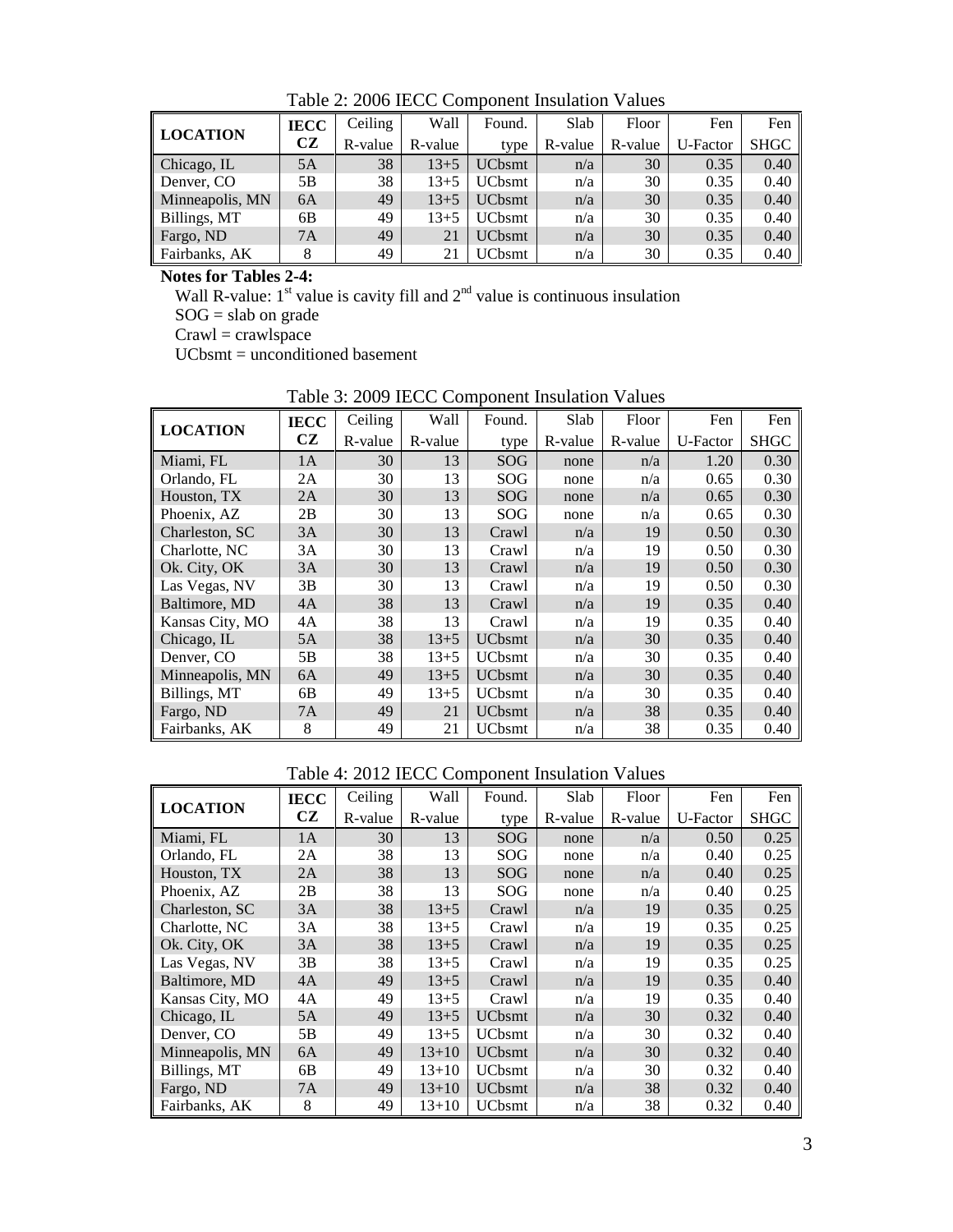| <b>Item</b>                              | <b>2006 IECC</b> | <b>2009 IECC</b>   | <b>2012 IECC</b>                         |
|------------------------------------------|------------------|--------------------|------------------------------------------|
| Envelope Leakage                         | $SLA = 0.00036$  | $7 \text{ ach} 50$ | $CZ$ 1-2: 5 ach 50<br>$CZ$ 3-8: 3 ach 50 |
| Distribution System<br>Efficiency (DSE)  | $DSE = 0.80$     | $DSE = 0.88$       | $DSE = 0.88$                             |
| Programmable Thermostat                  | N <sub>0</sub>   | <b>Yes</b>         | Yes                                      |
| High Efficiency Lighting                 | N <sub>0</sub>   | 50%                | 75%                                      |
| Hot Water Pipe Insulation                | No               | N <sub>0</sub>     | Yes                                      |
| Max Window/Floor area                    | 18%              | 15%                | 15%                                      |
| Mechanical Ventilation (per<br>2012 IMC) | None             | None               | $CZ$ 1-2: None<br>$CZ$ 3-8: 60 cfm       |
| Sealed Air Handlers                      | No               | N <sub>0</sub>     | <b>Yes</b>                               |

Table 5: Additional IECC *Standard Reference Design* Characteristics

Base thermostat setpoint temperatures for all simulations were maintained at the IECC 2006 values of 78F for cooling and 68F for heating. While the 2009 IECC and 2012 IECC use 75 F for cooling and 72 F for heating, use of these base thermostat setpoints for 2009 and 2012 IECC simulations would not allow comparison across code versions.

|                 | <b>IECC</b> |      | <b>Heating System</b> |      | Cooling System | Water Heater |      |
|-----------------|-------------|------|-----------------------|------|----------------|--------------|------|
| <b>LOCATION</b> | CZ          | Fuel | Eff                   | Fuel | <b>SEER</b>    | Fuel         | EF   |
| Miami, FL       | 1A          | elec | 7.7                   | elec | 13             | elec $(50)$  | 0.90 |
| Orlando, FL     | 2A          | elec | 7.7                   | elec | 13             | elec $(50)$  | 0.90 |
| Houston, TX     | 2A          | elec | 7.7                   | elec | 13             | elec $(50)$  | 0.90 |
| Phoenix, AZ     | 2B          | elec | 7.7                   | elec | 13             | elec $(50)$  | 0.90 |
| Charleston, SC  | 3A          | elec | 7.7                   | elec | 13             | elec $(50)$  | 0.90 |
| Charlotte, NC   | 3A          | gas  | 78%                   | elec | 13             | gas $(40)$   | 0.59 |
| Ok. City, OK    | 3A          | gas  | 78%                   | elec | 13             | gas $(40)$   | 0.59 |
| Las Vegas, NV   | 3В          | gas  | 78%                   | elec | 13             | gas $(40)$   | 0.59 |
| Baltimore, MD   | 4A          | gas  | 78%                   | elec | 13             | gas $(40)$   | 0.59 |
| Kansas City, MO | 4A          | gas  | 78%                   | elec | 13             | gas $(40)$   | 0.59 |
| Chicago, IL     | 5A          | gas  | 78%                   | elec | 13             | gas $(40)$   | 0.59 |
| Denver, CO      | 5В          | gas  | 78%                   | elec | 13             | gas $(40)$   | 0.59 |
| Minneapolis, MN | 6A          | gas  | 78%                   | elec | 13             | gas $(40)$   | 0.59 |
| Billings, MT    | 6В          | gas  | 78%                   | elec | 13             | gas $(40)$   | 0.59 |
| Fargo, ND       | 7A          | gas  | 78%                   | elec | 13             | gas $(40)$   | 0.59 |
| Fairbanks, AK   | 8           | gas  | 78%                   | elec | 13             | gas $(40)$   | 0.59 |

Table 6: Current Equipment Standards

**Notes for Tables 6 through 8:**

 $Eff = heating system efficiency$  where gas-fired furnace is given as AFUE (%) and electric heat pump is given as HSPF

 $HPWH = Heat pump water heater$ 

 $T'$ less gas  $=$  Tankless gas water heater

| Table 7a: New NAECA Equipment Standards |
|-----------------------------------------|
| (with original gas furnace Rule)        |

|                 | <b>IECC</b> | <b>Heating System</b> |     | Cooling System |             | Water Heater |      |  |
|-----------------|-------------|-----------------------|-----|----------------|-------------|--------------|------|--|
| <b>LOCATION</b> | CZ          | Fuel                  | Eff | Fuel           | <b>SEER</b> | Fuel         | EF   |  |
| Miami, FL       | 1A          | elec                  | 8.2 | elec           | 14          | elec $(50)$  | 0.95 |  |
| Orlando, FL     | 2Α          | elec                  | 8.2 | elec           | 14          | elec $(50)$  | 0.95 |  |
| Houston, TX     | 2A          | elec                  | 8.2 | elec           | 14          | elec $(50)$  | 0.95 |  |
| Phoenix, AZ     | 2В          | elec                  | 8.2 | elec           | 14          | elec $(50)$  | 0.95 |  |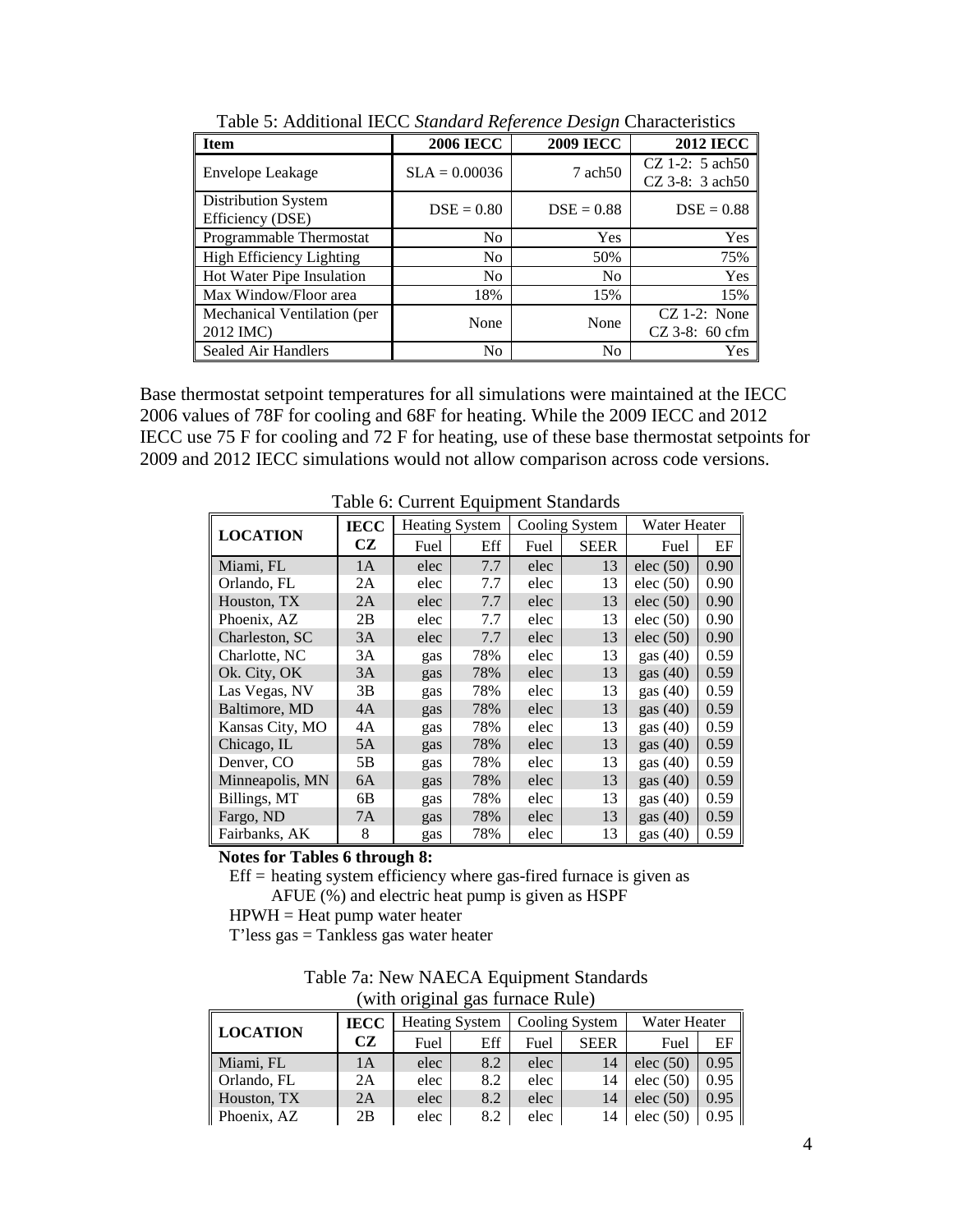| <b>LOCATION</b> | <b>IECC</b> | <b>Heating System</b> |     | Cooling System |             | Water Heater |      |
|-----------------|-------------|-----------------------|-----|----------------|-------------|--------------|------|
|                 | <b>CZ</b>   | Fuel                  | Eff | Fuel           | <b>SEER</b> | Fuel         | EF   |
| Charleston, SC  | 3A          | elec                  | 8.2 | elec           | 14          | elec $(50)$  | 0.95 |
| Charlotte, NC   | 3A          | gas                   | 80% | elec           | 14          | gas $(40)$   | 0.62 |
| Ok. City, OK    | 3A          | gas                   | 80% | elec           | 14          | gas $(40)$   | 0.62 |
| Las Vegas, NV   | 3B          | gas                   | 80% | elec           | 14          | gas $(40)$   | 0.62 |
| Baltimore, MD   | 4A          | gas                   | 80% | elec           | 14          | gas $(40)$   | 0.62 |
| Kansas City, MO | 4A          | gas                   | 90% | elec           | 13          | gas $(40)$   | 0.62 |
| Chicago, IL     | 5A          | gas                   | 90% | elec           | 13          | gas $(40)$   | 0.62 |
| Denver, CO      | 5B          | gas                   | 90% | elec           | 13          | gas $(40)$   | 0.62 |
| Minneapolis, MN | 6A          | gas                   | 90% | elec           | 13          | gas $(40)$   | 0.62 |
| Billings, MT    | 6B          | gas                   | 90% | elec           | 13          | gas $(40)$   | 0.62 |
| Fargo, ND       | 7A          | gas                   | 90% | elec           | 13          | gas $(40)$   | 0.62 |
| Fairbanks, AK   | 8           | gas                   | 90% | elec           | 13          | gas $(40)$   | 0.62 |

Table 7a: New NAECA Equipment Standards (with original gas furnace Rule)

Table 7b: New NAECA Equipment Standards (with gas furnace Rule vacated)

|                 | <b>IECC</b> |      | <b>Heating System</b> |      | Cooling System | Water Heater |      |
|-----------------|-------------|------|-----------------------|------|----------------|--------------|------|
| <b>LOCATION</b> | CZ          | Fuel | Eff                   | Fuel | <b>SEER</b>    | Fuel         | EF   |
| Miami, FL       | 1A          | elec | 8.2                   | elec | 14             | elec $(50)$  | 0.95 |
| Orlando, FL     | 2A          | elec | 8.2                   | elec | 14             | elec $(50)$  | 0.95 |
| Houston, TX     | 2A          | elec | 8.2                   | elec | 14             | elec $(50)$  | 0.95 |
| Phoenix, AZ     | 2B          | elec | 8.2                   | elec | 14             | elec $(50)$  | 0.95 |
| Charleston, SC  | 3A          | elec | 8.2                   | elec | 14             | elec $(50)$  | 0.95 |
| Charlotte, NC   | 3A          | gas  | 78%                   | elec | 14             | gas $(40)$   | 0.62 |
| Ok. City, OK    | 3A          | gas  | 78%                   | elec | 14             | gas $(40)$   | 0.62 |
| Las Vegas, NV   | 3B          | gas  | 78%                   | elec | 14             | gas $(40)$   | 0.62 |
| Baltimore, MD   | 4A          | gas  | 78%                   | elec | 14             | gas $(40)$   | 0.62 |
| Kansas City, MO | 4A          | gas  | 78%                   | elec | 13             | gas $(40)$   | 0.62 |
| Chicago, IL     | 5A          | gas  | 78%                   | elec | 13             | gas $(40)$   | 0.62 |
| Denver, CO      | 5Β          | gas  | 78%                   | elec | 13             | gas $(40)$   | 0.62 |
| Minneapolis, MN | 6A          | gas  | 78%                   | elec | 13             | gas $(40)$   | 0.62 |
| Billings, MT    | 6B          | gas  | 78%                   | elec | 13             | gas $(40)$   | 0.62 |
| Fargo, ND       | 7A          | gas  | 78%                   | elec | 13             | gas $(40)$   | 0.62 |
| Fairbanks, AK   | 8           | gas  | 78%                   | elec | 13             | gas $(40)$   | 0.62 |

The original natural gas furnace component of the new NAECA standards (Table 7a) was originally scheduled to become effective May 1, 2013. However, the original gas furnace Rule was vacated by DOE on January 14, 2013. Table 7b shows the result of vacating this gas furnace Rule. The air conditioning and heat pump components become effective January 1, 2015, and the water heating component becomes effective April 15, 2015. These components of the 2015 NAECA standards do not change between Tables 7a and Table 7b.

Note also that results and findings based on Tables 7a and Table 7b are differentiated as 'eq2015' for the original 2015 equipment standards with the gas furnace Rule in place and as 'eq2015r' for the revised equipment standards with the gas furnace Rule vacated.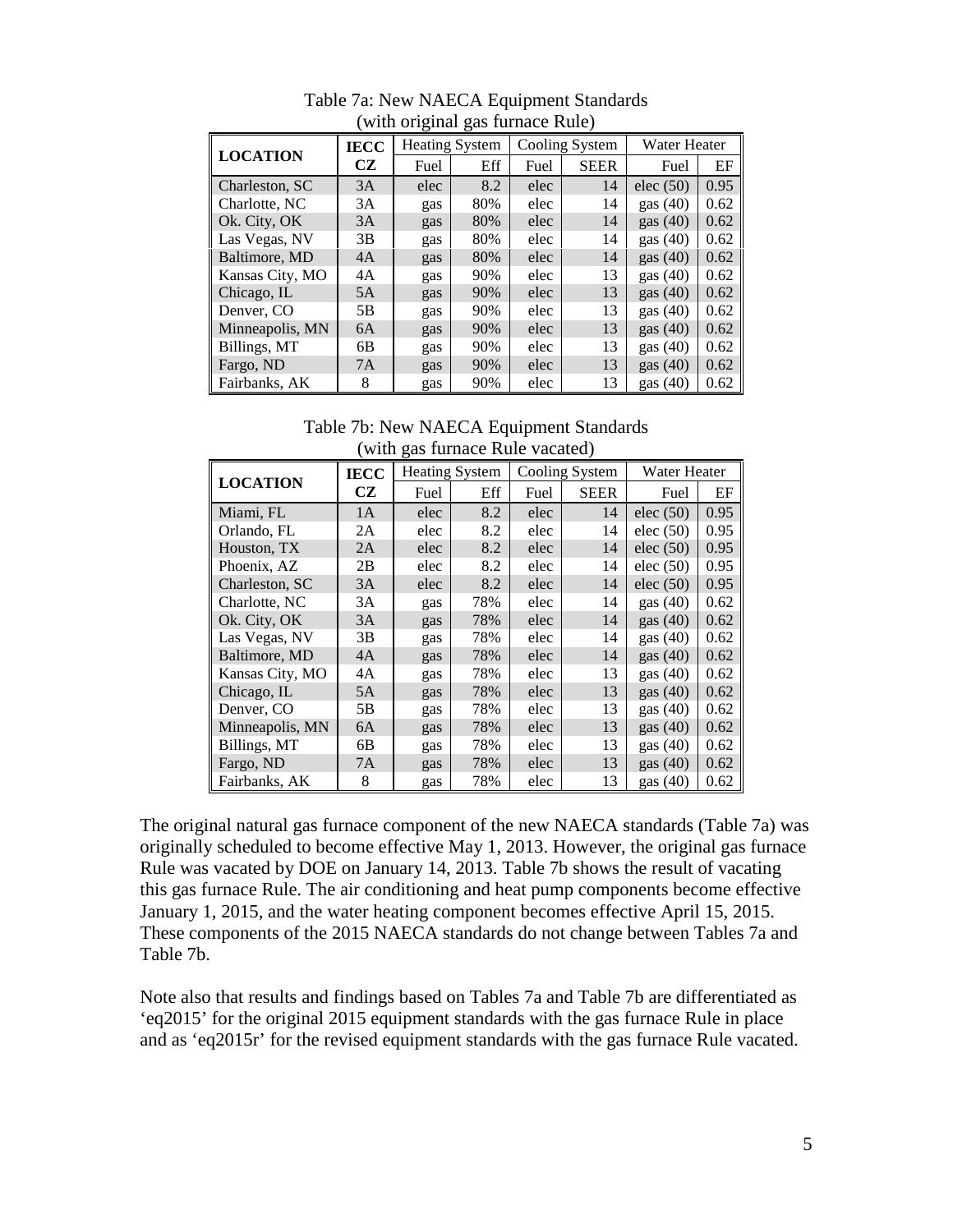|                 | <b>IECC</b> |      | <b>Heating System</b> |      | Cooling System | Water Heater |      |
|-----------------|-------------|------|-----------------------|------|----------------|--------------|------|
| <b>LOCATION</b> | CZ          | Fuel | Eff                   | Fuel | <b>SEER</b>    | Fuel         | EF   |
| Miami, FL       | 1A          | elec | 8.6                   | elec | 16             | <b>HPWH</b>  | 2.00 |
| Orlando, FL     | 2A          | elec | 8.6                   | elec | 16             | <b>HPWH</b>  | 2.00 |
| Houston, TX     | 2A          | elec | 8.6                   | elec | 16             | <b>HPWH</b>  | 2.00 |
| Phoenix, AZ     | 2В          | elec | 8.6                   | elec | 16             | <b>HPWH</b>  | 2.00 |
| Charleston, SC  | 3A          | elec | 8.6                   | elec | 16             | <b>HPWH</b>  | 2.00 |
| Charlotte, NC   | 3A          | gas  | 90%                   | elec | 16             | T'less Gas   | 0.82 |
| Ok. City, OK    | 3A          | gas  | 90%                   | elec | 16             | T'less Gas   | 0.82 |
| Las Vegas, NV   | 3B          | gas  | 90%                   | elec | 16             | T'less Gas   | 0.82 |
| Baltimore, MD   | 4A          | gas  | 90%                   | elec | 16             | T'less Gas   | 0.82 |
| Kansas City, MO | 4Α          | gas  | 95%                   | elec | 16             | T'less Gas   | 0.82 |
| Chicago, IL     | 5A          | gas  | 95%                   | elec | 16             | T'less Gas   | 0.82 |
| Denver, CO      | 5Β          | gas  | 95%                   | elec | 16             | T'less Gas   | 0.82 |
| Minneapolis, MN | 6A          | gas  | 95%                   | elec | 16             | T'less Gas   | 0.82 |
| Billings, MT    | 6В          | gas  | 95%                   | elec | 16             | T'less Gas   | 0.82 |
| Fargo, ND       | 7A          | gas  | 95%                   | elec | 16             | T'less Gas   | 0.82 |
| Fairbanks, AK   | 8           | gas  | 95%                   | elec | 16             | T'less Gas   | 0.82 |

Table 8: Equipment on the Cusp of Significant Market Adoption

All simulations were accomplished using EnergyGauge USA (v.2.8.05), which is a RESNET-accredited HERS Simulation Tool based on hourly DOE-2 simulations.

#### **Findings**

#### HERS Index Scores

Results from the analysis show a steady increase in IECC stringency between 2006 and 2012, with an additional increase resulting from the new NAECA equipment standards in climate zones 1-4 but with no increase in stringency for climate zones 5-8 due to DOE's vacation of the gas furnace Rule. Figure 1presents the climate zone average HERS Index scores for the overall *best-case* for each set of simulations conducted in the analysis, including the differences between the original gas furnace Rule (Figure 1a) and the vacated gas furnace Rule (Figure 1b).





Figure 1a. HERS Index scores for options with original Figure 1b. HERS Index scores for options with gas furnace Rule.

vacated gas furnace Rule.

The difference in HERS Index scores between Figure 1a and Figure 1b for the 2015 equipment standards clearly illustrates the reduction in energy savings (increase in HERS Index) in climate zones 5-8 resulting from vacating the gas furnace Rule.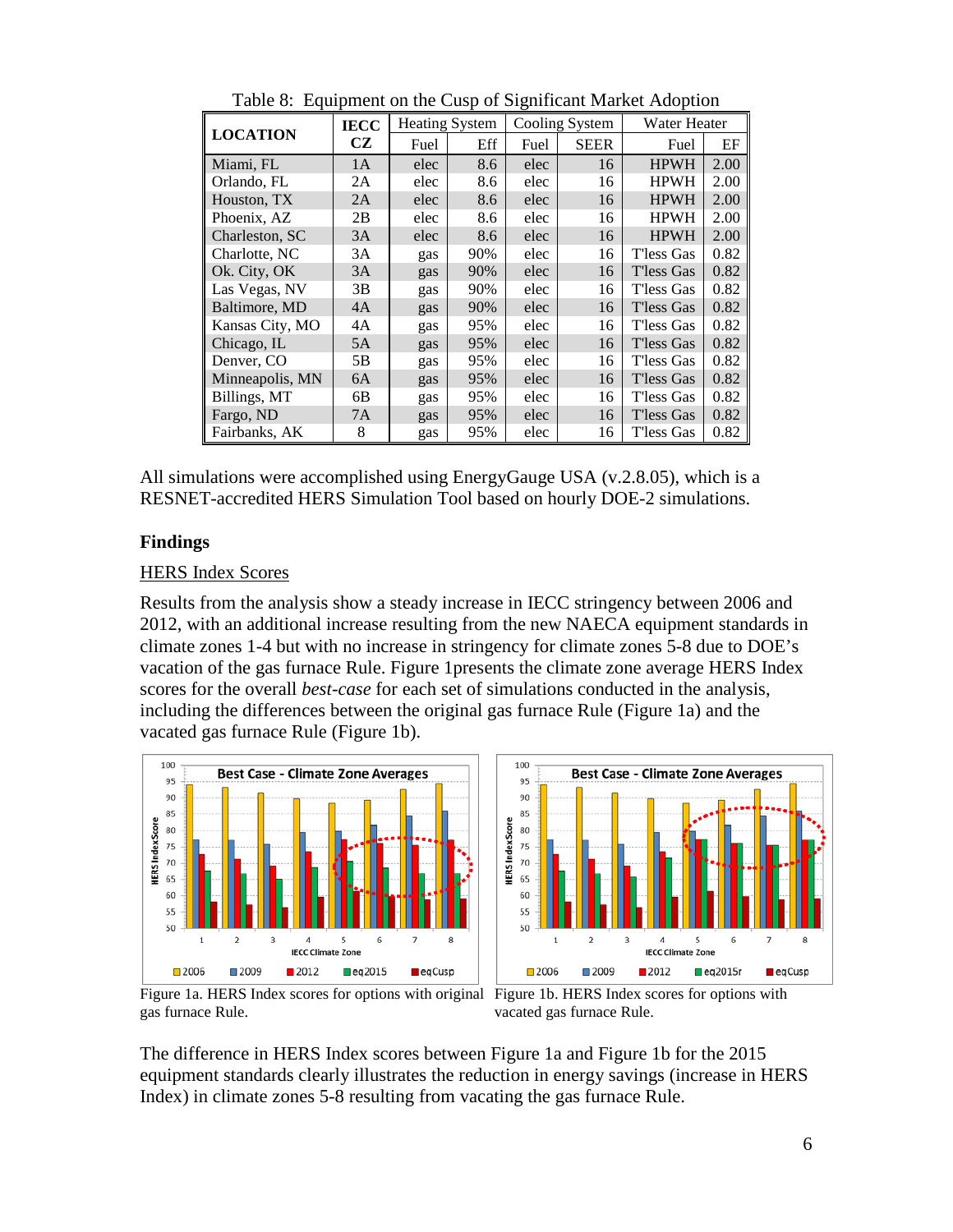The 2006 HERS Index scores shown in Figure 1 are lower than the HERS Reference Home Index of 100 for three reasons:

- 1) The simulated homes had *best-case* window orientation with the majority of windows on the north and south face with 16" roof overhangs, reducing both winter and summer energy uses compared with the reference home, which has equal window areas on all sides and no roof overhangs.
- 2) The infiltration for the HERS Reference Home is based on an SLA of 0.00048 while the 2006 IECC reference has a smaller SLA of 0.00036, making the 2006 IECC more efficient in terms of infiltration loads than the HERS Reference home.
- 3) The combination of the R-Value ceiling insulation specification with the attic configuration of the homes results in a slightly lower overall U-Factor for the ceiling-attic combination than the U-Factor specified for the IECC SRD and the HERS Reference home.

In all cases, the *best-case* results in Figure 1 are for the two-story homes. The two-story homes produced HERS Index scores that averaged 2 points lower than the one-story homes. This occurred for two reasons:

- 1) Because the ratio of ceiling area to wall area for the one-story homes is about twice the ratio for the two-story homes
- 2) The IECC *Standard Reference Design* wall and ceiling insulation requirements are quite different for ceiling and walls, with ceilings having almost twice the thermal insulation resistance of walls.

As a result of these two factors, the IECC *Standard Reference Design* energy use for heating and cooling is larger in the two-story homes than in the one-story homes. The HERS Index score is calculated by dividing the Rated Home's energy loads by the energy loads of the Reference Home. Since the reference heating and cooling loads are larger for the two-story IECC *Standard Reference Design* than for the one-story *Standard Reference Design*, the larger denominator tends to reduce the HERS Index score in the two-story homes as compared with the one-story homes.

Figure 2 shows the climate zone average HERS Index score results for the 2006 IECC SRD homes. Results are shown for both one-story and two-story home models configured in both their *worst-case* (WC) and *bestcase* (BC) configurations. With the exception of the one-story *best-case* home in climate zone 7, the two-story home configuration consistently produces the overall best (lowest) climate zone average HERS Index score.



Figure 2. HERS Index scores for the 2006 IECC for 1-story and 2-story *worst-case* and *best-case* home models.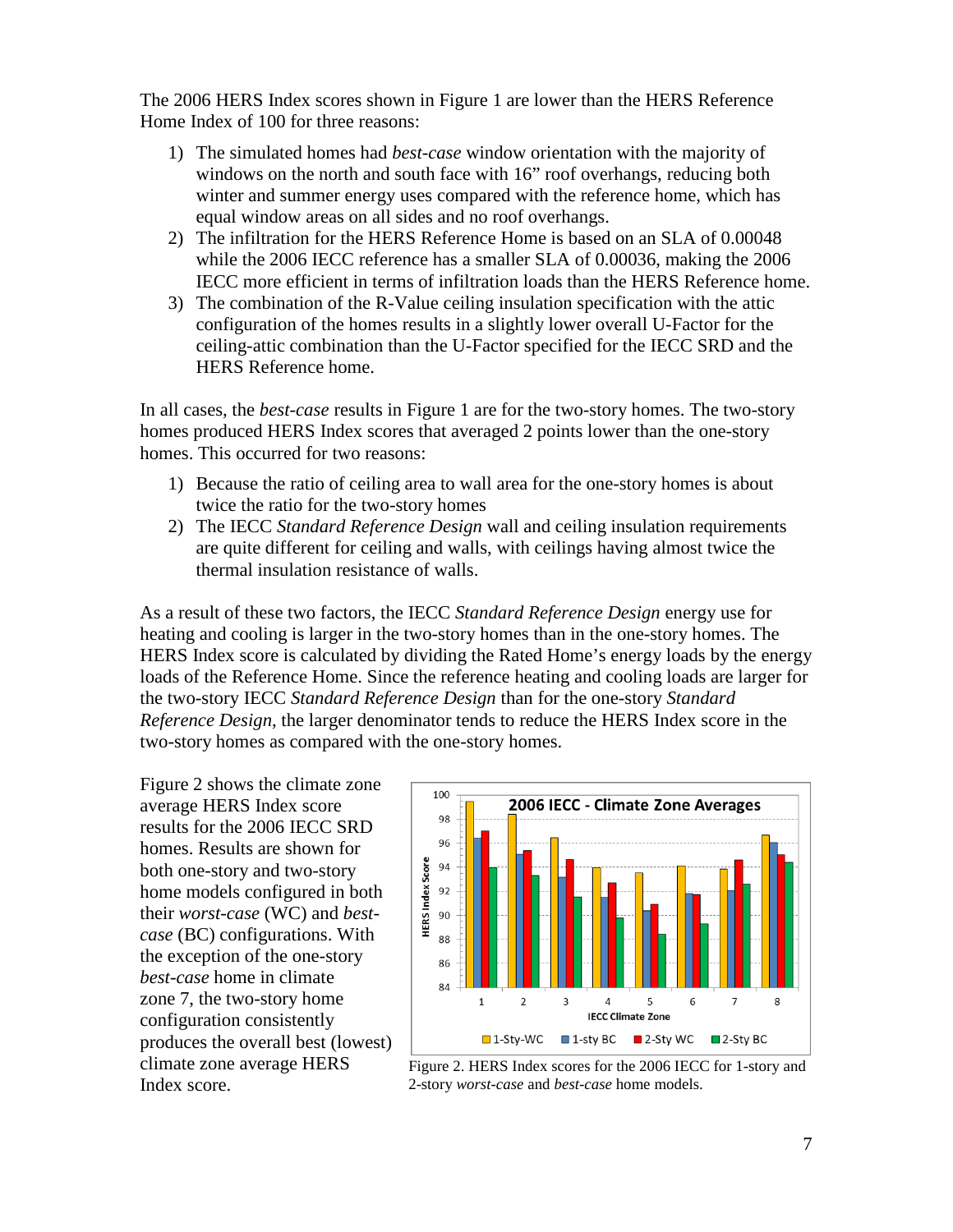Figure 3 shows the climate zone average HERS Index score results for the 2009 IECC SRD. Again, the better relative performance of the two-story *best-case* home configuration is noticeable. It is also noteworthy that, compared with the 2006 IECC, the HERS Index scores have been reduced much more for homes in southern climate zones than for homes in northern climate zones. Average *best-case* HERS Index scores in climate zones 1-3 were reduced by 17.4% while *best-case* HERS



Figure 3. HERS Index scores for the 2009 IECC for 1-story and 2-story *worst-case* and *best-case* home models.

Index scores in climate zones 6-8 were reduced by only 8.8% – roughly half as much.

Figure 4 shows the same data for the 2012 IECC SRD. While it is not necessarily clear from the graph, a comparison of the stringency changes in the 2012 IECC SRD with respect to the 2009 IECC SRD show that the climate zone changes are more balanced between north and south than for the 2009 IECC SRD. Average *best-case* HERS Index scores in climate zones 1-3 were reduced by 7.5% while *best-case* HERS Index scores in climate zones 6-8 were reduced by 9.3%



Figure 4. HERS Index scores for the 2012 IECC for 1-story and 2-story *worst-case* and *best-case* home models.

as compared with the 2009 IECC SRD, making up some of the relative ground lost during the 2009 IECC code cycle.

Going one step further with this analysis and including the new NAECA equipment standards with the 2012 IECC SRD, there is additional stringency gained but only in southern climates. For the 2012 IECC SRD with new NAECA standard equipment, average *best-case* HERS Index scores in climate zones 1-3 were reduced by 5.8% compared with the 2012 IECC while *best-case* HERS Index scores in climate zones 6-8 were not reduced at all. This lack of efficiency gains in northern climates is due to the fact that the gas furnace Rule was vacated by DOE.

Going all the way back to the 2006 IECC SRD, average *best-case* HERS Index scores for the revised NAECA standard equipment in climate zones 1-3 were reduced by 28.3% while *best-case* HERS Index scores in climate zones 6-8 were reduced by 17.2% as compared with the 2006 IECC SRD, making total gains in increased codes and standards stringency more disparate between northern and southern climates between 2006 and the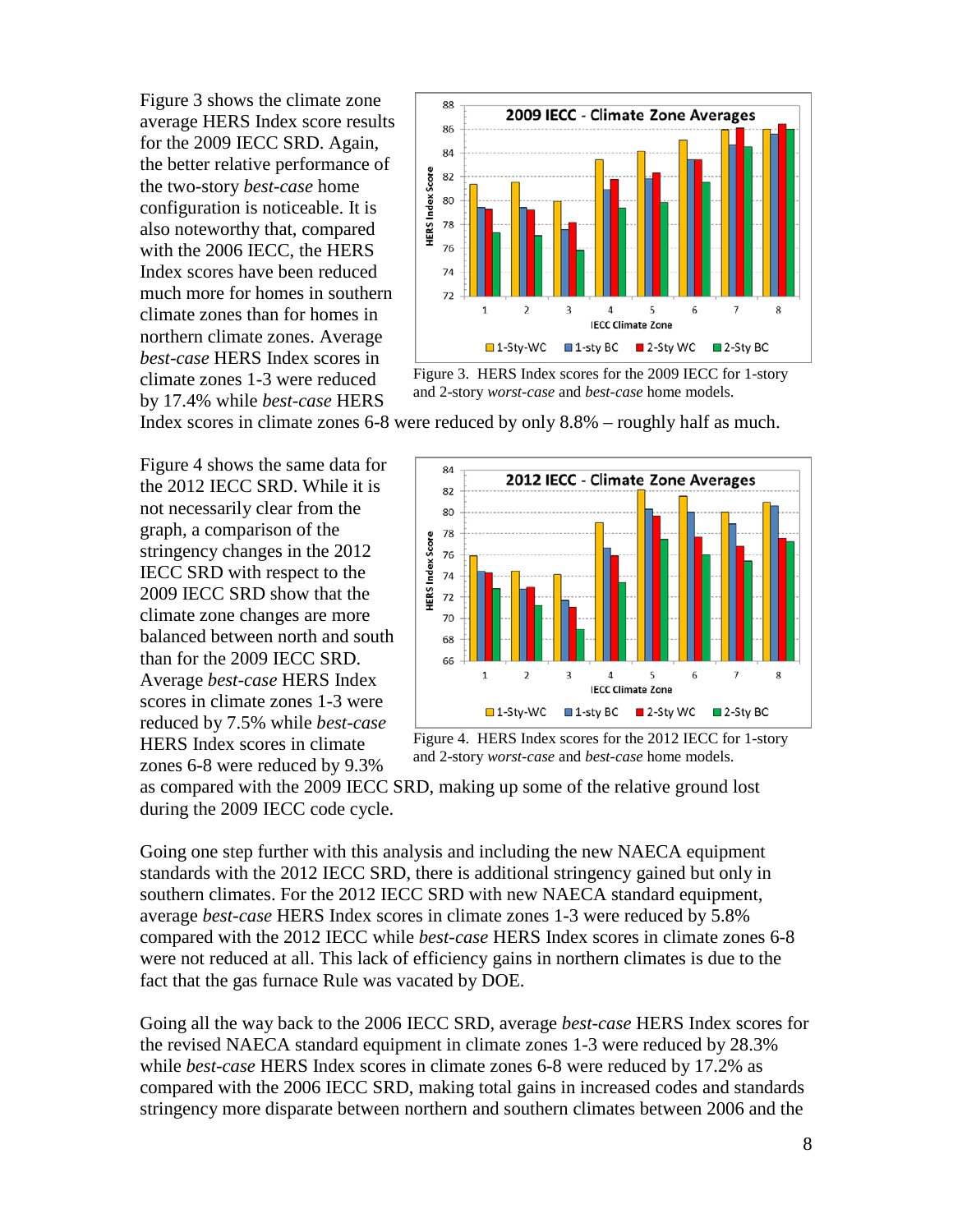full 2015 implementation of the revised NAECA equipment standards with the gas furnace Rule vacated.

We can also look at the overall data set in the form of a box and whisker plot where the standard deviation and maximum and minimum for each climate zone are also plotted. Figure 5 presents the results in this format for the *best-case* HERS Index scores across all climates and equipment scenarios.





Figure 5a. Box and whisker plot showing HERS Index scores for options with original gas furnace Rule.

Figure 5b. Box and whisker plot showing HERS Index scores for options without gas furnace Rule.

Figure 5a shows that as efficiency increases, the variance in HERS Index score across climates tends to decrease. On the other hand, Figure 5b shows that vacating the furnace Rule substantially increases the variance across climate zones for the 'eq2015r' case. For Figure 5a, there is a clear reduction in variance in HERS Index scores across all climates starting with the eq2015 results. On the other hand Figure 5b shows an increase in the HERS score variance across climates when the gas furnace Rule is vacated.

#### Energy Savings

The energy savings associated with the HERS Index scores are calculated by subtracting the HERS Index scores for each successive option from the 2006 HERS Index scores and then dividing the difference by the 2006 HERS Index score. These savings for the *bestcase* homes are shown in Figure 6.

Figure 6 shows a characteristic "droop" in the middle climate zones for most code versions and other options. However, as discussed with Figure 3, this droop does not exist for the 2009 IECC where incremental savings were concentrated in warm climates with much less savings in middle and northern climates. However, by 2012, the droop has reappeared to a certain degree.

Again, the differences between Figure 6a and 6b show the significance of vacating the gas furnace Rule, with the equipment-related savings for climate zones 5-8 disappearing with respect to the 2012 IECC. For climate zones 5-8, the losses in energy savings resulting from vacating the gas furnace Rule are as large as 12%.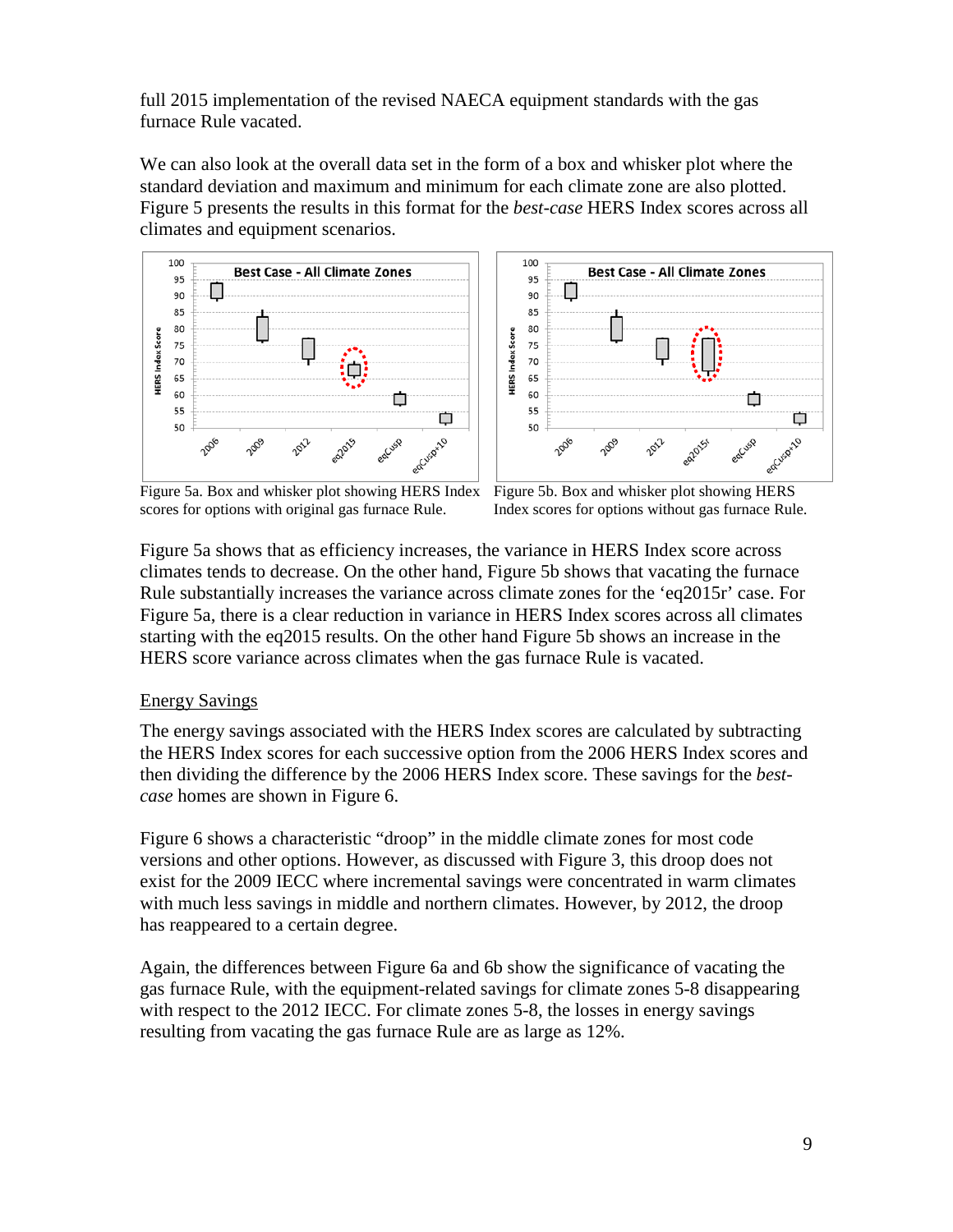

45% **Best Case: Whole-Home Savings by CZ** 40% Savings Over 2006 IECC (%) 35% 30% 25% 20% 15% 10% 59 n  $\Delta$ **IECC Climate Zone** ■2009 ■2012  $eq2015r$  $\blacksquare$ eaCusp

Figure 6a. Savings for options with respect to the 2006 IECC with the original gas furnace Rule.

Figure 6b. Savings for options with respect to the 2006 IECC without the gas furnace Rule.

We can also look at the overall *best-case* savings data in the form of box and whisker plots where the standard deviation and maximum and minimum for each climate zone are also plotted. Figure 7 presents the results in this format.





Figure 7a. Box and whisker plot showing savings associated with options with original gas furnace Rule.

Figure 7b. Box and whisker plot showing savings associated with options without gas furnace Rule.

The x-axis labels in Figure 7a for 'eq2015' and 'eqCusp' are for the new NAECA standard equipment listed in Table 7a and the equipment on the cusp of broader market adoption listed in Table 8. Where a  $+10$  is included, the values represent a 10% energy savings with respect to the given prefix. Figure 7b shows the same data with the gas furnace rule vacated ('eq2015r'). The impact of vacating the gas furnace Rule is clear from the increase in standard deviation and the much lower minimum savings, which are equal to the 2012 minimum savings.

It is important to point out that the 'eqCusp' scenario is quite realistic given the penetration of ENERGY STAR new homes in the marketplace and the move on the part of new home builders to market their homes using the HERS Index. It is also interesting to note in Figure 7a that the average savings from 'eqCusp' are almost the same as the savings from 'eq2015+10', with mean savings of 35.7% and 33.4%, respectively.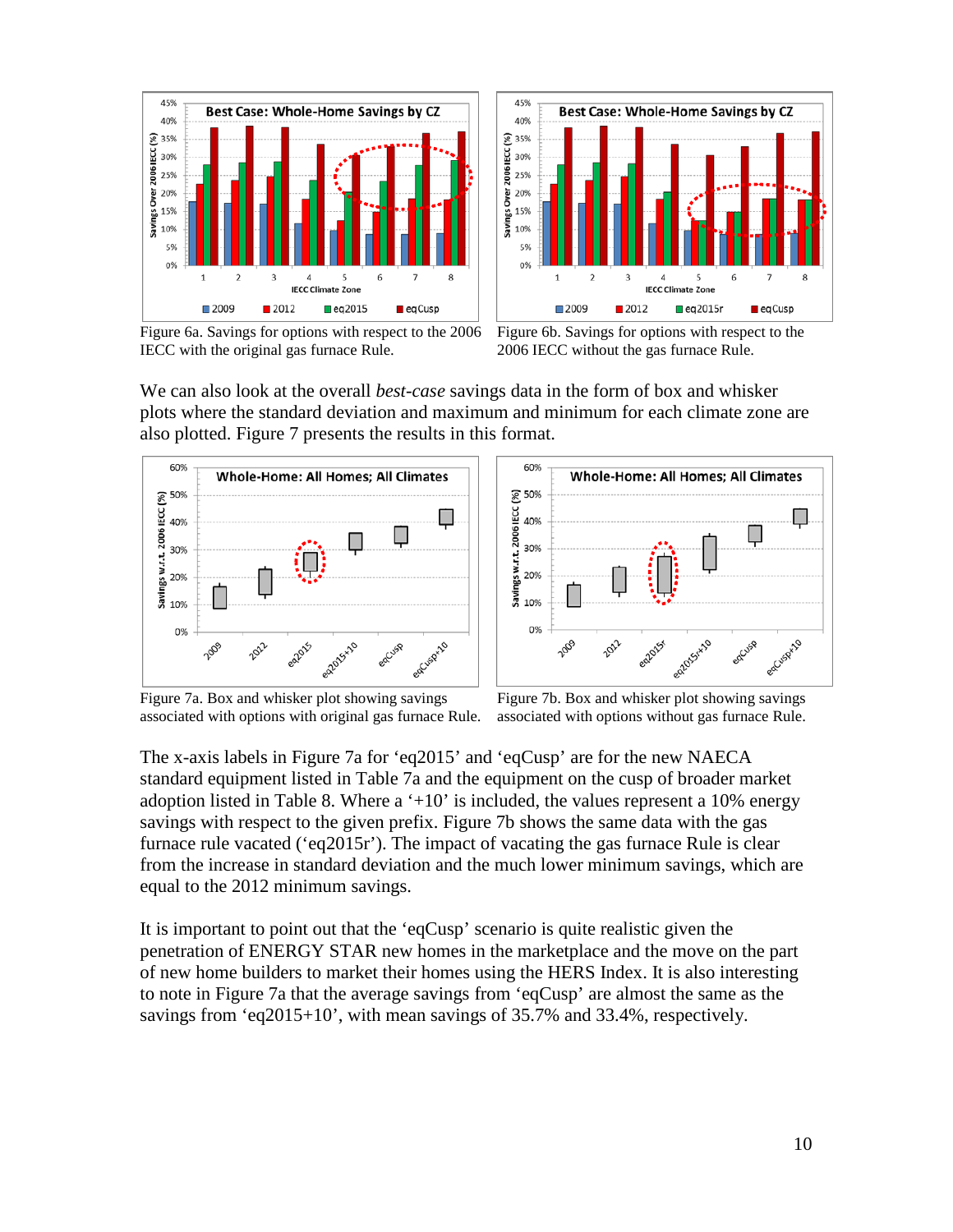#### **Discussion**

The HERS Reference Home, which provides the baseline building loads and energy consumption for comparison with the Rated Home, is based on the 2004 IECC Supplement. The 2006 IECC differs from the 2004 IECC Supplement in a significant way – the envelope leakages is less for the 2006 IECC than for the 2004 IECC Supplement (and the HERS Reference Home). For the 2004 IECC Supplement and the HERS Reference Home the envelope has a specific leakage area (SLA) of 0.00048 and for the 2006 IECC the SLA is 0.00036. An SLA of 0.00048 corresponds roughly to an ach50 of 9, while an SLA of 0.00036 corresponds roughly to and ach50 of 7. Depending on climate, this envelope leakage difference can make a substantial difference in building heating and cooling loads due to natural infiltration. This difference is climate zone dependent. For climate zones 1 and 2 there is little, if any, discernible score difference. But for climate zone 3, the average modeled home score was reduced by1.5 points, for climate zones 4 and 5, the average modeled home score was reduced by 3.3 points and for climate zones 6 through 8, the average modeled home score was reduced 5.0 points for IECC envelope leakage values.

There are other meaningful differences between the 2006 IECC models and the HERS Reference. These differences stem primarily from the configuration input assumptions. The HERS Reference Home (as well as the IECC reference) use U-factors to describe the thermal envelope components. This study, on the other hand, chose to use the R-Value tables from the 2006 IECC as input for the IECC models. In a number of cases these 2006 IECC component R-Value tables do not line up precisely with the 2006 IECC U-Factors equivalents that are used as the reference against which the modeled homes are compared. These same 2006 IECC U-Factor equivalents are used for the HERS Reference Home.

The most consistent example of this difference is the treatment of ceilings and attics. For reference homes the ceiling/roof component is given as a U-factor, where the U-Factor is defined as the indoor air to outdoor air component conductance. For single-assembly roof systems, the R-Value table will line up reasonably closely with the equivalent U-Factor reference prescribed by the IECC and HERS U-Factor tables. However, for vented attics, the attic space configuration adds additional thermal resistance. As a result, the choice to use the IECC R-Value table resulted in overall ceiling/roof U-factors that are less than the U-Factors prescribed by the U-Factor tables. For example, while the prescribed reference U-factor for ceilings in climate zones 1-3 is 0.035, the attic systems modeled using R-30 ceiling insulation results in an overall ceiling/roof U-factor of 0.031. This increased efficiency in the modeled homes over the reference contributed a fairly consistent average decrease of about 2 HERS points in all climates with slightly larger than average decreases in the most northern climates and slightly smaller than averages decreases in mid-latitude and southern climates.

When differences caused by both the ceiling/attic U-Factor and the SLA differences are combined, they result in fairly significant differences in average scores. These differences are again climate zone dependent due to the large climate dependence of the SLA difference. For climate zones 1 and 2 the average reduction in score for the modeled homes is 1.8 points, due almost entirely to the difference in ceiling/attic U-Factors. For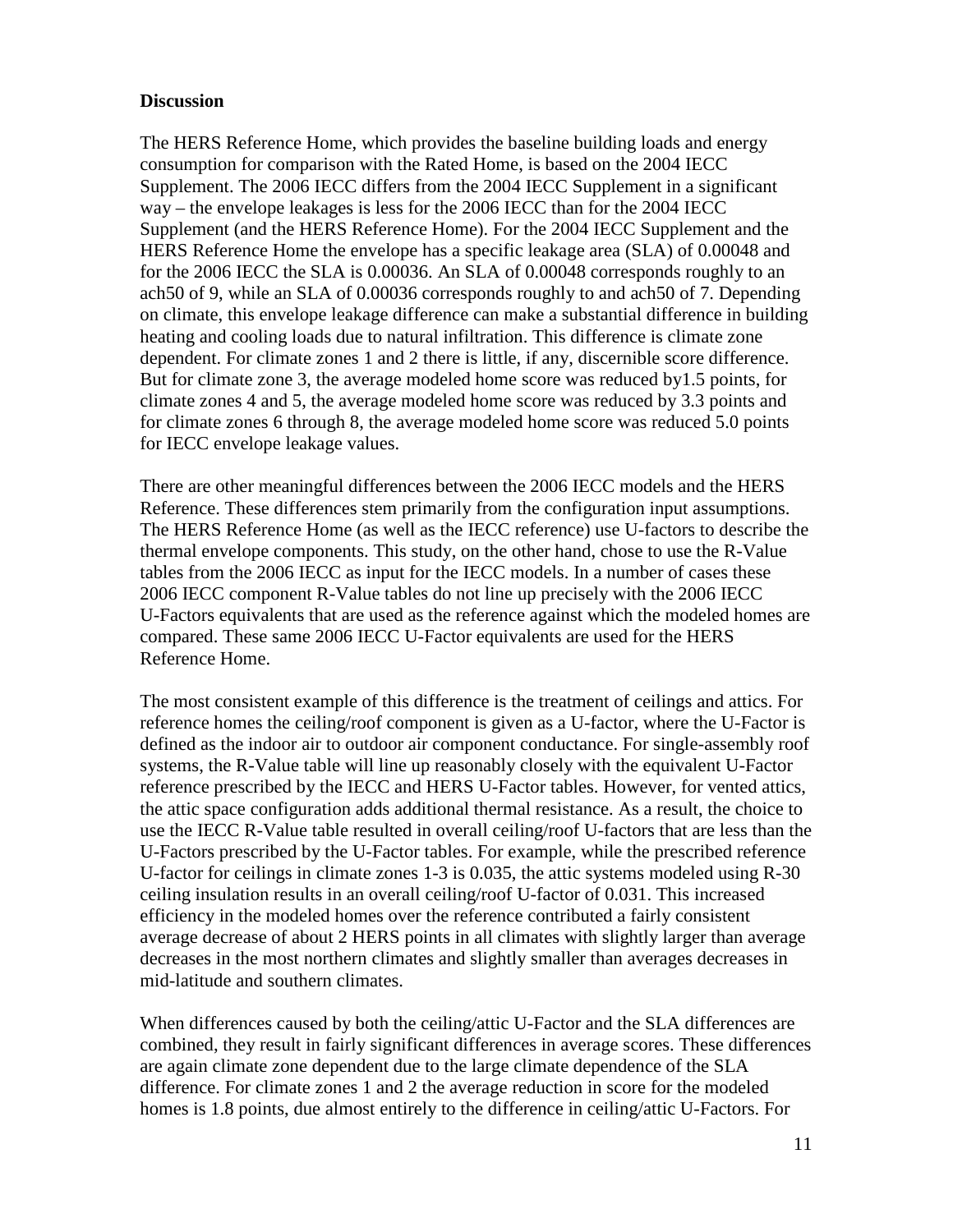climate zone 3, the average score reduction is 3.3 points, for climate zones 4 and 5, the average score reduction is 5.3 points and for climate zones 6 through 8, the average score reduction is 7.8 points.

Similar differences exist for wall systems. For walls, however, the differences are not systemic in the same manner. For some climates, the selection of 2006 IECC R-Values resulted in wall U-Factors that were greater than the reference U-Factor and in other climates the 2006 IECC wall R-Value selection resulted in U-Factors that were less than the reference U-Factor. In climate zones 1-4, for example, the 2006 R-Value table prescribes R-13cavity insulation. When combined with a standard framing fraction of 23%, this results in a wall U-Factor of 0.084, slightly greater the reference U-Factor of 0.082, making the modeled home slightly less efficient than its reference.

On the other hand, in climate zones 5-6, where R-13 cavity insulation plus R-5 sheathing was selected from the IECC 2006 R-value table, its U-factor of 0.057 is less than the reference U-Factor of 0.60, making the modeled home slightly more efficient than its reference. The HERS Index score changes resulting from these wall component differences in climate zones 1-6 were insignificant. However, for climate zones 7 and 8, where R-21 wall insulation was selected from the 2006 IECC R-value table, the difference between the modeled wall U-Factor and the reference U-factor was significant. With the default framing fraction of 23%, the modeled R-21 cavity insulation evaluates to an U-Factor of 0.067 while the reference U-Factor is 0.057. This constitutes a significant difference that results in an average increase in the modeled home HERS Index score of 2.5 points in climate zones 7 and 8.

Another difference exists between the 2006 IECC and the HERS references in climate zones 4-8. In these zones the reference SHGC for the IECC and HERS are different. For the 2006 IECC the NR (no requirement) entry in the table is specified to be 0.40 for the Standard Reference Design. However, for the HERS Reference Home, the technical committee that developed the HERS standard in 2005 voted to increase this value to 0.55 in climate zones 4-8 to increase the efficiency of the HERS Reference slightly for climates where solar gain is beneficial for heating. For climate zones 4 and 5, this difference resulted in only a 0.6 point increase in the modeled homes. However, for climate zone 6, the SGHC difference resulted in an increase of 1.5 points in the modeled homes and for climate zones 7 and 8, a 2.3 point increase was found. As seen in Figures 2-4, there are also differences in scores between the one-story and two-story IECC models. These differences are a result of the fact that the HERS reference home is the geometric twin of the IECC model. Thus, even though the twostory IECC model uses somewhat more energy that the one-story model, its two-story geometric twin reference also uses more energy. Table 9 provides an example of this phenomenon.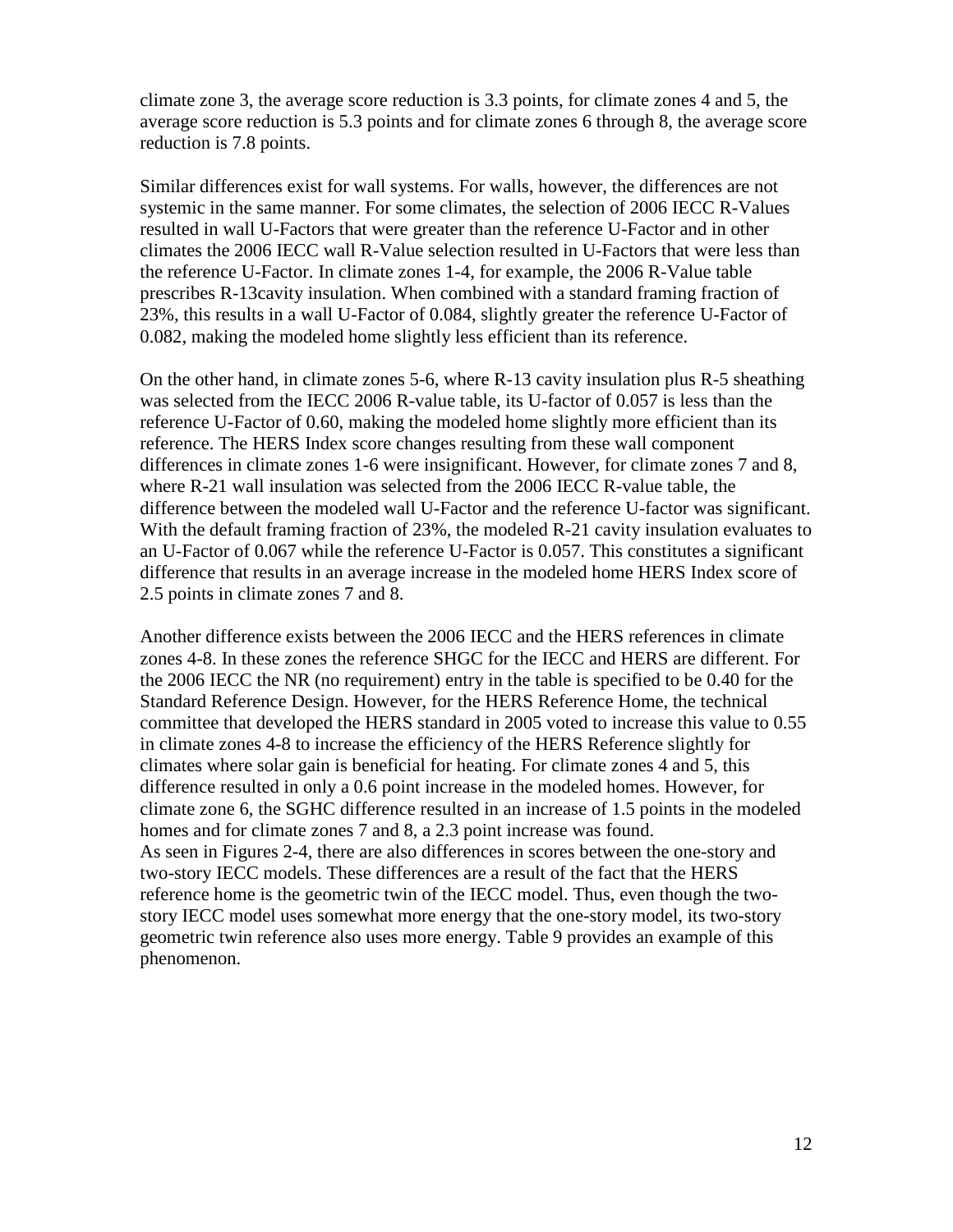| $\text{HUCC}$ 2012 MOUCES IN CHICAGO, IL (CHINAIC LONG 311) |        |        |          |          |  |  |  |
|-------------------------------------------------------------|--------|--------|----------|----------|--|--|--|
| 1-Story, 2012 IECC Model                                    |        |        |          |          |  |  |  |
| <b>Energy Use:</b>                                          | kWh    | Therms | siteMBtu | srcMBtu* |  |  |  |
| Model                                                       | 7,884  | 731    | 100.0    | 170.4    |  |  |  |
| <b>HERSref</b>                                              | 9,426  | 853    | 117.5    | 201.4    |  |  |  |
|                                                             | 85.1   | 84.6   |          |          |  |  |  |
| 2-Story, 2012 IECC Model                                    |        |        |          |          |  |  |  |
| Energy Use:                                                 | kWh    | Therms | siteMBtu | srcMBtu* |  |  |  |
| Model                                                       | 9,068  | 780    | 108.9    | 189.3    |  |  |  |
| <b>HERSref</b>                                              | 11,143 | 941    | 132.1    | 230.7    |  |  |  |
|                                                             | 82.5   | 82.1   |          |          |  |  |  |
| $\Delta$ Index Score (1-Sty - 2-Sty):                       | 2.7    | 2.5    |          |          |  |  |  |

Table 9: Energy Uses and Index Scores for one-story and two-story IECC 2012 Models in Chicago, IL (Climate Zone 5A)

\* Source multipliers: 3.365 for electricity and 1.092 for gas

Table 9 shows that the increase in site energy uses for the two-story HERS reference with respect to the one-story HERS reference is 12.5%. For the model home, this increase is 8.9%. The same is true for source energy use where the percentage increases are 14.6% and 11.1%.

The Index score for a home is determined by dividing the model home use by the reference home use. Where the denominator of the Index fraction increases by a larger percentage than the numerator, the Index score will decrease. This is a matter of mathematics, not a matter of the selected scoring method. As shown in Table 11, the Index scores are 2.7 and 2.5 points lower for the two-story home than the one-story home. Thus, where the objective is to determine the relative change in energy use of a model home with respect to a reference home of the same geometry, model homes with different geometries are not likely to produce the same Index score, even when all other attributes of the homes are identical.

#### **Conclusions**

The findings of the study show that there has been a steady and consistent increase in IECC Code stringency for residential buildings between 2006 and 2012 and that implementation of the new NAECA standards for hot water and space heating and cooling equipment will increase overall energy saving still further.

### *Best-Case* HERS Index Scores

Table 10 presents the climate zone average HERS Index scores for the overall *best-case* configuration (2-story, north-south orientation). HERS Index scores decline with each successive generation of the IECC and again with the implementation of the latest NAECA standards. The impact of equipment that is on the cusp of greater market adoption reduces the HERS Index scores even further and initiatives like the DOE Challenge Home program will likely push the state-of-the-art in home construction to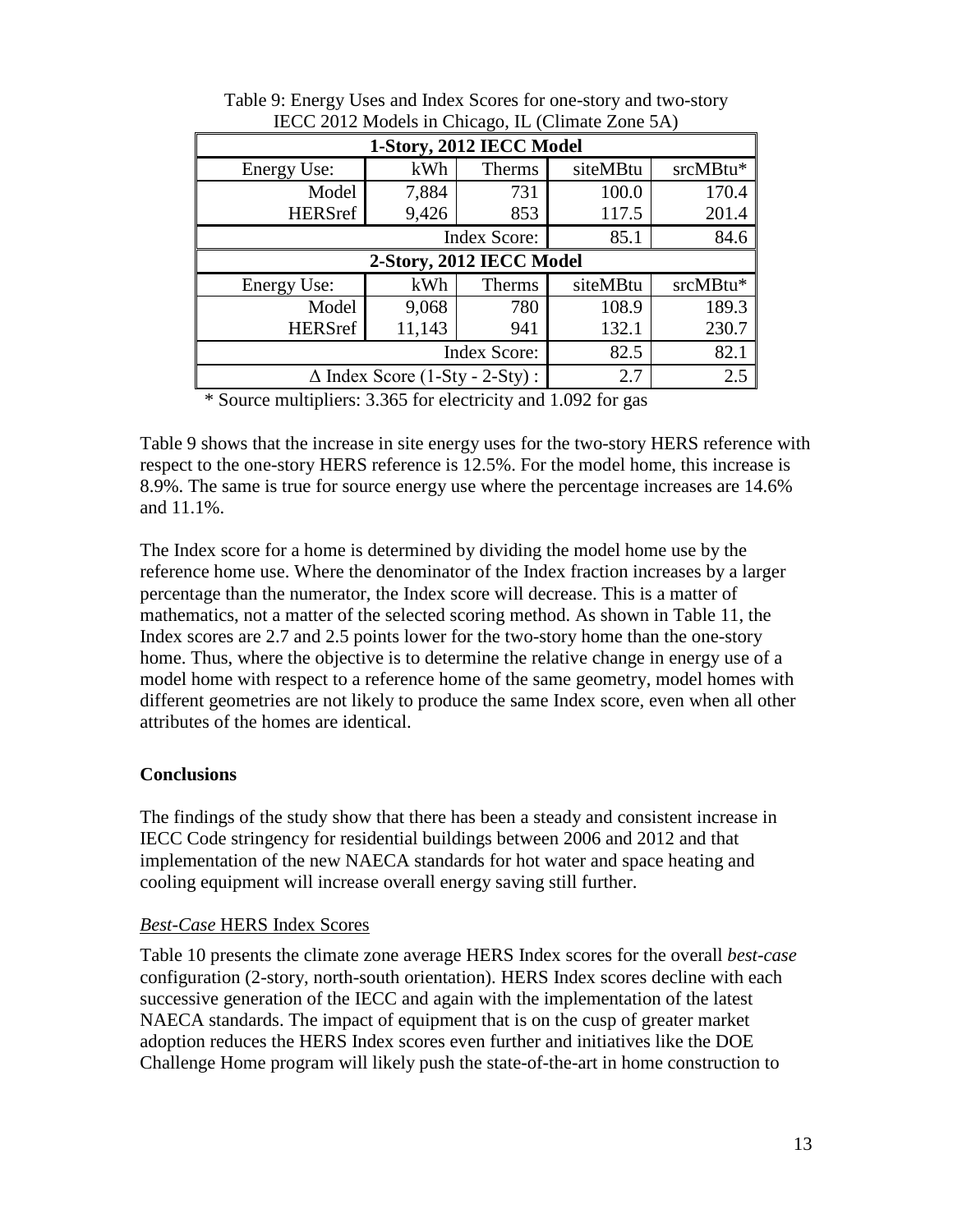HERS Index scores that are even 10% better than those for equipment that is on the cusp of wide-spread adoption.<sup>[2](#page-15-0)</sup>

|                  | ہ۔   |      |      |         |        |             |         |
|------------------|------|------|------|---------|--------|-------------|---------|
| <b>Climates:</b> | 2006 | 2009 | 2012 | eq2015r | eqCusp | $eqCusp+10$ | $%$ Wgt |
| Zone 1           | 94   | 77   | 73   | 68      | 58     | 52          | 0.96%   |
| Zone 2           | 93   | 77   | 71   | 67      | 57     | 52          | 21.43%  |
| Zone 3           | 92   | 76   | 69   | 66      | 56     | 51          | 25.77%  |
| Zone 4           | 90   | 79   | 73   | 72      | 60     | 54          | 22.76%  |
| Zone 5           | 89   | 80   | 77   | 77      | 61     | 55          | 21.03%  |
| Zone 6           | 90   | 82   | 76   | 76      | 60     | 54          | 6.79%   |
| Zone 7           | 93   | 85   | 75   | 75      | 59     | 53          | 0.75%   |
| Zone 8           | 94   | 86   | 77   | 77      | 59     | 53          | 0.50%   |
| U.S. Average     | 92   | 80   | 74   | 72      | 59     | 53          | n/a     |
| U.S. Wgt'd Avg.  | 91   | 78   | 73   | 71      | 59     | 53          | 99.99%  |

Table 10: *Best-Case* Climate Zone Average HERS Index Scores

Two sets of U.S. averages are provided. The first is a simple average and the second is a weighted average that uses the new home market share in each climate zone to weight the climate zone averages to a national average. Weighting factors used to derive the weighted averages are provided in the right-most column of Table 10. There are only small differences between the simple U.S averages and the weighted U.S. averages.

When market-ready, high-efficiency equipment that is on the cusp of wide-spread adoption due to the EPA ENERGY STAR and DOE Challenge Home programs is considered, energy savings are further increased. For these 'eqCusp' models, the U.S. average HERS Index score was 59. As previously shown in Figure 5, increasing energy savings by just 10%, results in *best-case* HERS Index scores with a U.S. average of 53. These HERS Index scores fairly closely represents the stated goal of the DOE Challenge Home program. As a result of the changes in the IECC and NAECA standards, such homes are likely to have achieved reasonable market penetration by 2015 when the new NAECA standards are fully implemented.

# Ratings and Codes

Across the nation, state and local governments are adding a HERS Index Score target as a performance compliance option to their building energy code. To date code jurisdictions in the states of Arkansas, Colorado, Idaho, Kansas, New Mexico, New York and Massachusetts have incorporated a HERS Index Score option in their residential energy codes. For a listing of jurisdictions that have incorporated a HERS Index Score into their energy code see [http://resnet.us/professional/main/Hers\\_index\\_and\\_energy\\_codes.](http://resnet.us/professional/main/Hers_index_and_energy_codes)

For jurisdictions attempting to establish a HERS Index Score compliance option that complies with the IECC, it is important to select an appropriate target value that ensures that most homes would be equivalent to or exceed energy savings of an IECC-compliant home. The 2009 and 2012 IECC do not award credit for heating, cooling, water heating

<span id="page-15-1"></span><span id="page-15-0"></span><sup>&</sup>lt;sup>2</sup> For example, see <u>U.S. DOE Challenge Home guidelines</u>  $\frac{3}{1}$  Personal communication with Craig Drumheller, NAHBRC, December 28, 2012.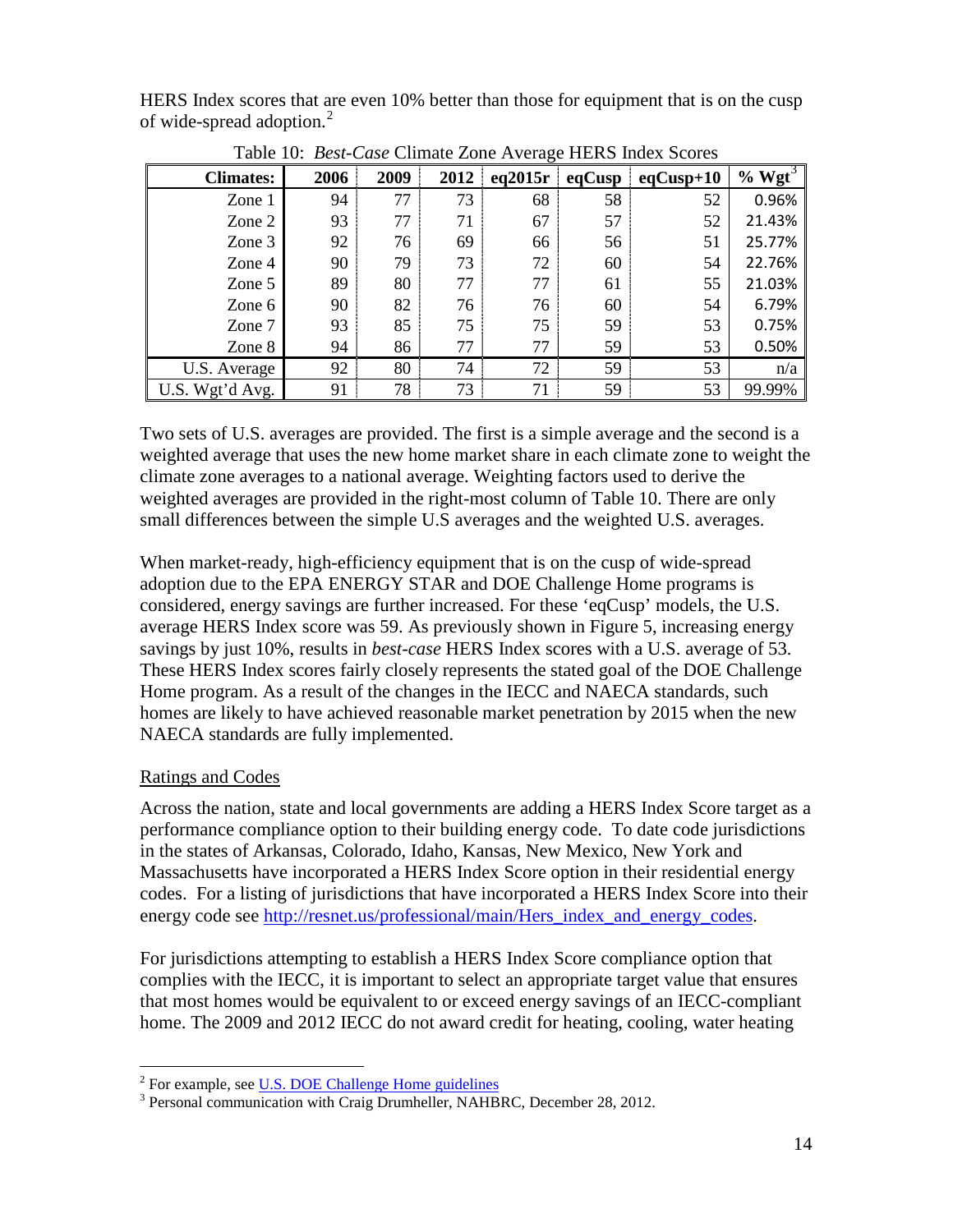or appliance upgrades, which do receive energy saving credits using the HERS method. Thus, a home that achieves a HERS 73 in climate zone 4, through a combination of envelope and equipment and appliance upgrades, will not necessarily achieve compliance with the 2012 IECC, which measures compliance based only on the thermal envelope efficiency with no credits for equipment or appliance upgrades.

HERS Index scores that are lower than the 'eqCusp' levels tend to account for HVAC equipment likely to be installed in the near future, irrespective of code requirements. These scores – an average of  $60$  – could be a reasonable option to consider as a target. A more conservative approach, and one that would increase the likelihood that most homes would be equivalent to the 2012 IECC, would be to use the 'eqCusp+10' values (an average of 54). Additionally, using a more conservative target value will allow the target to remain in place for longer without the need for revision as equipment, appliances, and other features improve.

Table 11 presents the overall climate zone average HERS Index score for all home configurations (*best-case*, *worst-case*, one-story and two-story) for each climate zone along with the U.S. simple average and weighted average scores for each version of the IECC and for the revised NAECA equipment standards ('eq2015r'). These scores represent the average HERS Index scores that would result from compliance with the IECC under specific scenarios. For example, the 2009 and 2012 values represent the average HERS Index score in the absence of equipment or appliance upgrades and other features not considered by the IECC. As stated above, equipment upgrades are not uncommon in new homes. Thus, for a HERS score to assure compliance with the 2009 or 2012 IECC that score would need to be set significantly below these values, at levels shown in the last two columns of Table 11 (i.e., HERS 54-60 as a national average).

| <b>Climates</b> | 2006 | 2009 | 2012 | eq2015r | eqCusp | $eqCusp+10$ |
|-----------------|------|------|------|---------|--------|-------------|
| Zone 1          | 97   | 79   | 74   | 69      | 59     | 53          |
| Zone 2          | 96   | 79   | 73   | 68      | 58     | 53          |
| Zone 3          | 94   | 78   | 71   | 68      | 58     | 52          |
| Zone 4          | 92   | 82   | 76   | 74      | 61     | 55          |
| Zone 5          | 91   | 82   | 80   | 80      | 63     | 57          |
| Zone 6          | 92   | 83   | 79   | 79      | 62     | 56          |
| Zone 7          | 93   | 85   | 78   | 78      | 60     | 54          |
| Zone 8          | 96   | 86   | 79   | 79      | 61     | 54          |
| U.S. Average    | 94   | 82   | 76   | 74      | 60     | 54          |
| U.S. Wgt'd Avg. | 93   | 80   | 75   | 73      | 60     | 54          |

Table 11: Climate Zone Average HERS Index Scores for all Configurations

The overall U.S. simple-average and weighted-average HERS Index scores presented in Table 11 are 1-2 HERS Index points greater than the *best-case* results presented in Table 10. A box and whisker plot of the data set from which Table 11 values are derived is shown in Figure 8.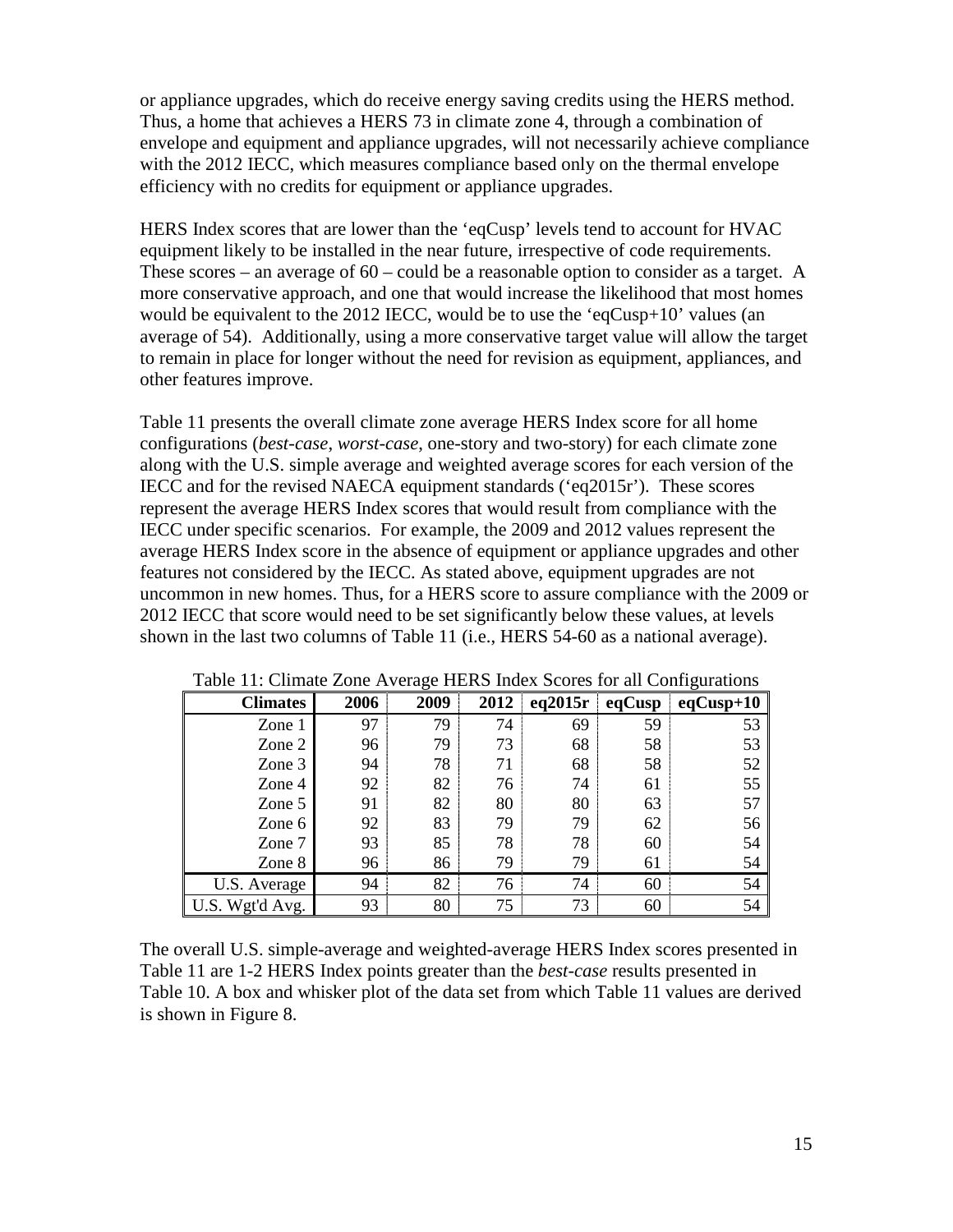

Figure 8. Box and whisker plot for all cases and all climate zones showing HERS Index scores for the versions of the IECC and equipment studied with gas furnace rule vacated.

Since the difference between the *best-case* and *worst-case* configurations consists of only a 90<sup>o</sup> rotation of the home, this average is representative of the overall average likely to be achieved in new construction. Therefore, overall averages of the *best-case*, *worst-case* and one-story and two-story homes show the HERS Index score likely to result from compliance with the IECC if equipment and appliance credits are not considered. For jurisdictions that seek to tie code compliance to a HERS Index score that would include equipment and appliance trade-off credits, designating the HERS Index scores in the 'eqCusp' or preferably the 'eqCusp+10' column in Table 11 as the target will more likely to result in homes that achieve compliance with the various versions of the IECC.

One additional consideration is important. The HERS Index score represents whole-home energy use, while the IECC considers only the energy uses for space heating, space cooling, service hot water and lighting. The savings associated with whole-home energy use represented by the HERS Index include appliance energy end uses that are not considered by the IECC. As a result, the whole-home energy savings percentages determined through calculation of the HERS Index scores underestimate the energy savings percentage that would be attributable to only the IECC energy end uses. Fortunately, the appliance energy uses that are considered by the HERS Index scores are known quantities that can be removed from the raw HERS Reference Home and Rated Home data such that the Code-only savings can be calculated. Figure 9 shows the resulting savings as a box and whisker plot.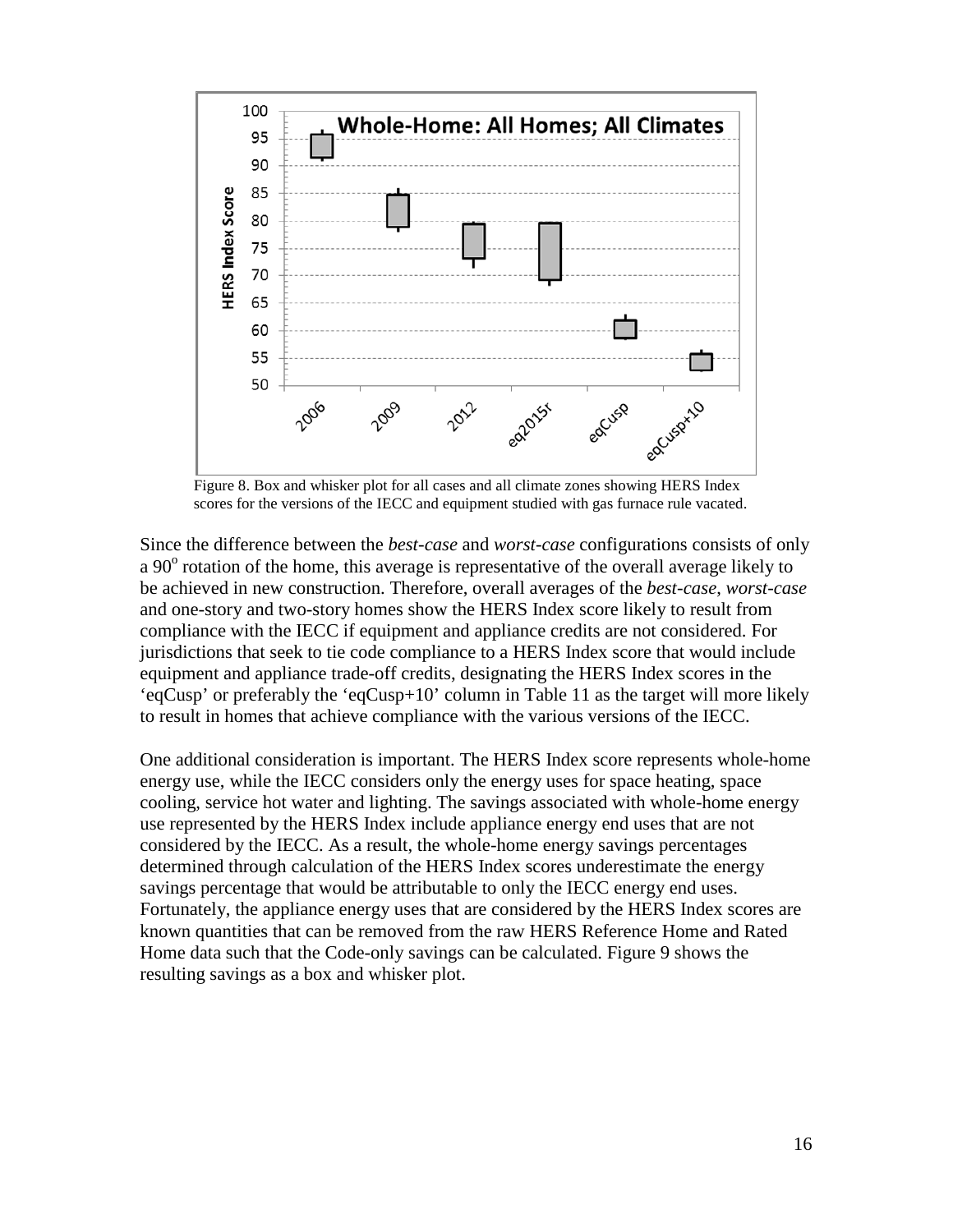

Figure 9. Box and whisker plot showing Code-only savings with respect to the 2006 IECC for the options studied with the gas furnace Rule vacated.

Again, we note that the variance for the revised 2015 equipment standards is significantly larger than for all other options. This occurs because vacation of only the gas furnace Rule results in no incremental savings over 2012 IECC in climate zones 5-8 but significant saving in warmer climate zones where the new heat pump cooling and heating efficiency standards remain in effect.

Finally it is illustrative to provide a summary plot of the climate weighted average savings for the U.S. as a whole. Figure 10 provides these data in a bar chart that illustrates not only the differences between the whole-home savings and the Code-only savings but also shows the impact of vacating the gas furnace Rule. Figure 10a provides data for the original NAECA standards including the gas furnace Rule and Figure 10b provides the same data and for the revised standards without the gas furnace Rule.



Figure 10a. Weighted mean energy savings with respect to 2006 IECC for options including the gas furnace Rule.



Figure 10a. Weighted mean energy savings with respect to the 2006 IECC for options excluding the gas furnace Rule.